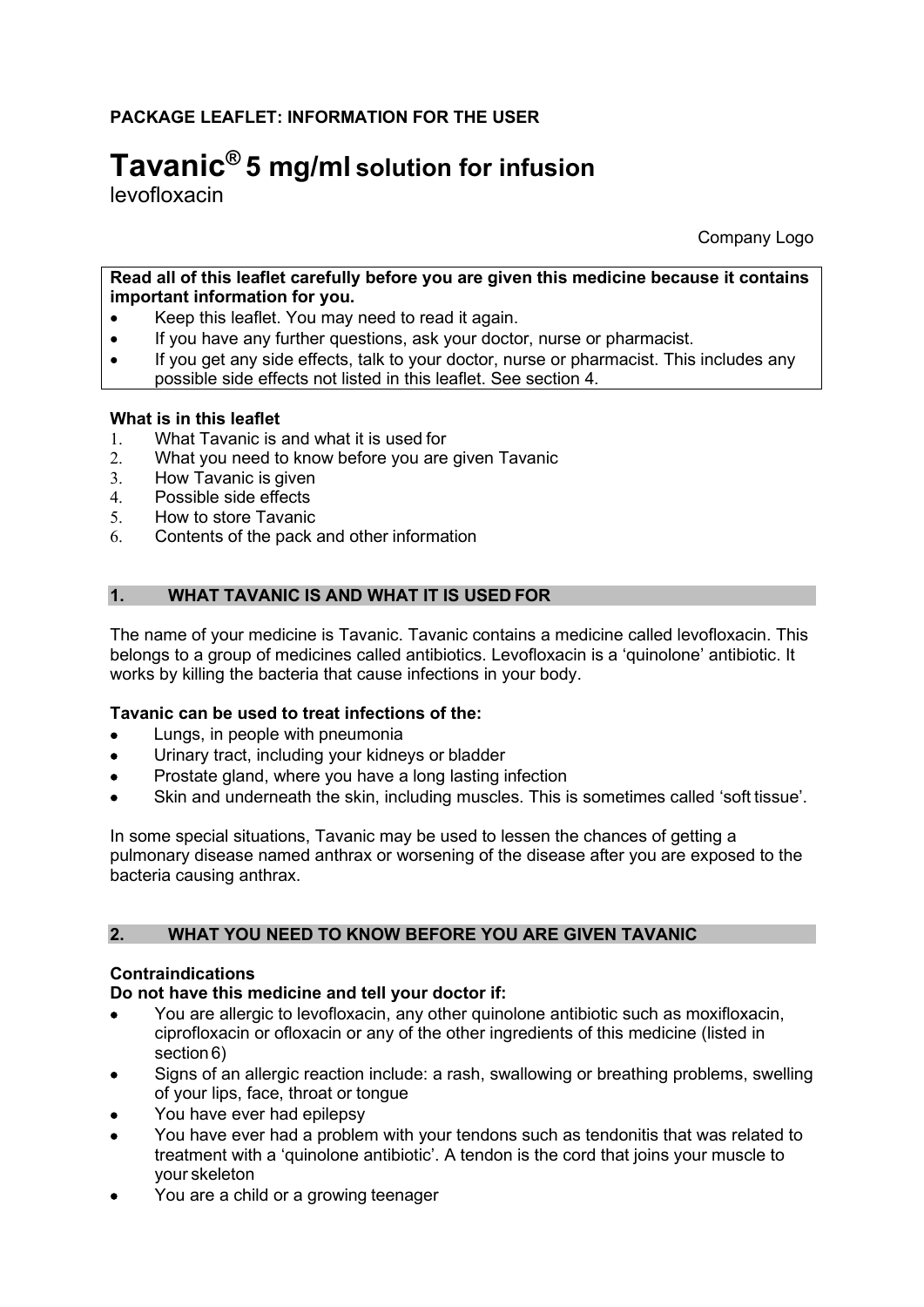- You are pregnant, might become pregnant, or think you may be pregnant
- You are breast-feeding

Do not have this medicine if any of the above applies to you. If you are not sure, talk to your doctor, nurse or pharmacist before you are given Tavanic.

#### **Warnings and precautions**

#### **Talk to your doctor, nurse or pharmacist before you have your medicine if:**

- You are 60 years of age or older
- You are using corticosteroids, sometimes called steroids (see section "Other medicines and Tavanic")
- You have received a transplantation
- You have ever had a fit (seizure)
- You have had damage to your brain due to a stroke or other brain injury
- You have kidney problems
- You have something known as 'glucose 6 phosphate dehydrogenase deficiency'. You are more likely to have serious problems with your blood when taking this medicine
- You have ever had mental health problems
- You have ever had heart problems: caution should be taken when using this kind of medicine, if you were born with or have family history of prolonged QT interval (seen on ECG, electrical recording of the heart), have salt imbalance in the blood (especially low level of potassium or magnesium in the blood), have a very slow heart rhythm (called 'bradycardia'), have a weak heart (heart failure), have a history of heart attack (myocardial infarction), you are female or elderly or you are taking other medicines that result in abnormal ECG changes (see section "Other medicines and Tavanic").
- You are diabetic
- You have ever had liver problems
- You have myasthenia gravis.
- You have nerve problems (peripheral neuropathy)
- You have been diagnosed with an enlargement or "bulge" of a large blood vessel (aortic aneurysm or large vessel peripheral aneurysm).
- You have experienced a previous episode of aortic dissection (a tear in the aorta wall).
- You have been diagnosed with leaking heart valves (heart valve regurgitation).
- You have a family history of aortic aneurysm or aortic dissection or congenital heart valve disease, or other risk factors or predisposing conditions (e.g. connective tissue disorders such as Marfan syndrome, or Ehlers-Danlos syndrome, Turner syndrome, Sjogren's syndrome [an inflammatory autoimmune disease], or vascular disorders such as Takayasu arteritis, giant cell arteritis, Behcet's disease, high blood pressure, or known atherosclerosis, or rheumatoid arthritis [a disease of joints], or endocarditis [an infection of the heart]).
- You have ever developed a severe skin rash or skin peeling, blistering and/or mouth sores after taking levofloxacin**.**

#### Serious skin reactions

Serious skin reactions including Stevens-Johnson syndrome, toxic epidermal necrolysis, and drug reaction with eosinophilia and systemic symptoms (DRESS) have been reported with the use of levofloxacin.

- SJS/TEN can appear initially as reddish target-like spots or circular patches often with central blisters on the trunk. Also, ulcers of mouth, throat, nose, genitals and eyes (red and swollen eyes) can occur. These serious skin rashes are often preceded by fever and/or flu-like symptoms. The rashes may progress to widespread peeling of the skin and life-threatening complications or be fatal.
- DRESS appears initially as flu-like symptoms and a rash on the face then an extended rash with a high body temperature, increased levels of liver enzymes seen in blood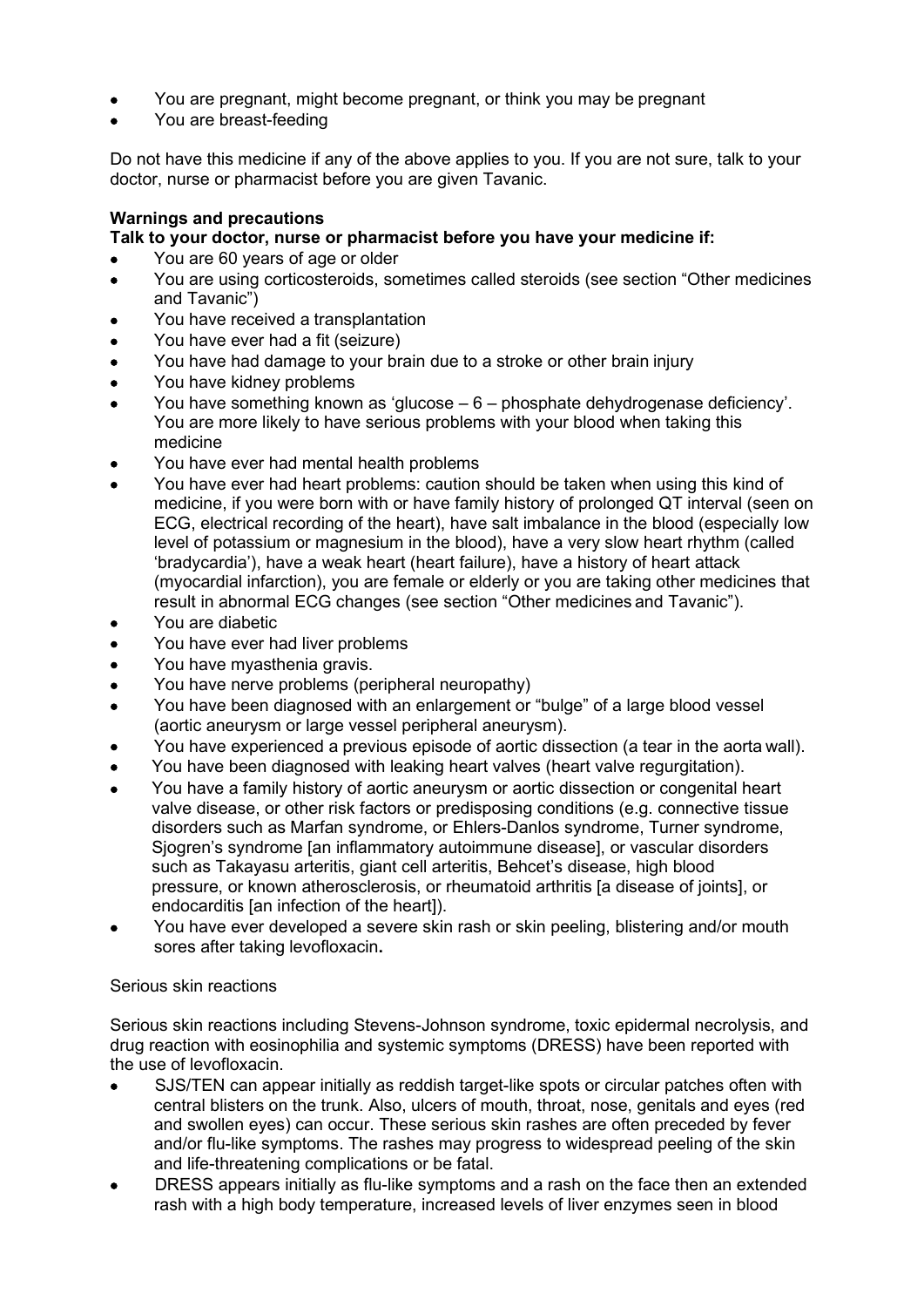tests and an increase in a type of white blood cell (eosinophilia) and enlarged lymph nodes.

If you develop a serious rash or another of these skin symptoms, stop taking levofloxacin and contact your doctor or seek medical attention immediately.

You should not take fluoroquinolone/quinolone antibacterial medicines, including levofloxacin, if you have experienced any serious adverse reaction in the past when taking a quinolone or fluoroquinolone. In this situation, you should inform your doctor as soon as possible.

#### **when you are taking your medicine:**

- If you feel sudden, severe pain in your abdomen, chest or back which can be symptoms of aortic aneurysm and dissection, go immediately to an emergency room. Your risk may be increased if you are being treated with systemic corticosteroids.
- If you start experiencing a rapid onset of shortness of breath, especially when you lie down flat in your bed, or you notice swelling of your ankles, feet or abdomen, or a new onset of heart palpitations (sensation of rapid or irregular heartbeat), you should inform a doctor immediately.

Pain and swelling in the joints and inflammation or rupture of tendons may occur rarely. Your risk is increased if you are elderly (above 60 years of age), have received an organ transplant, have kidney problems or if you are being treated with corticosteroids. Inflammation and ruptures of tendons may occur within the first 48 hours of treatment and even up to several months after stopping of Tavanic therapy. At the first sign of pain or inflammation of a tendon (for example in your ankle, wrist, elbow, shoulder or knee), stop taking Tavanic, contact your doctor and rest the painful area. Avoid any unnecessary exercise as this might increase the risk of a tendon rupture.

You may rarely experience symptoms of nerve damage (neuropathy) such as pain, burning, tingling, numbness and/or weakness especially in the feet and legs or hands and arms. If this happens, stop taking Tavanic and inform your doctor immediately in order to prevent the development of potentially irreversible condition.

#### **Prolonged, disabling and potentially irreversible serious side effects**

Fluoroquinolone/quinolone antibacterial medicines, including Tavanic have been associated with very rare but serious side effects, some of them being long lasting (continuing months or years), disabling or potentially irreversible. This includes tendon, muscle and joint pain of the upper and lower limbs, difficulty in walking, abnormal sensations such as pins and needles, tingling, tickling, numbness or burning (paraesthesia), sensory disorders including impairment of vision, taste and smell, and hearing, depression, memory impairment, severe fatigue, and severe sleep disorders.

If you experience any of these side effects after taking Tavanic contact your doctor immediately prior to continuing treatment. You and your doctor will decide on continuing the treatment considering also an antibiotic from another class.

If you are not sure if any of the above applies to you, talk to your doctor, nurse or pharmacist before being given Tavanic.

#### **Other medicines and Tavanic**

Tell your doctor or pharmacist if you are taking, have recently taken or might take any other medicines. This is because Tavanic can affect the way some other medicines work. Also some medicines can affect the way Tavanic works.

#### **In particular, tell your doctor if you are taking any of the following medicines. This is because it can increase the chance of you getting side effects, when taken with Tavanic:**

• Corticosteroids, sometimes called steroids – used for inflammation. You may be more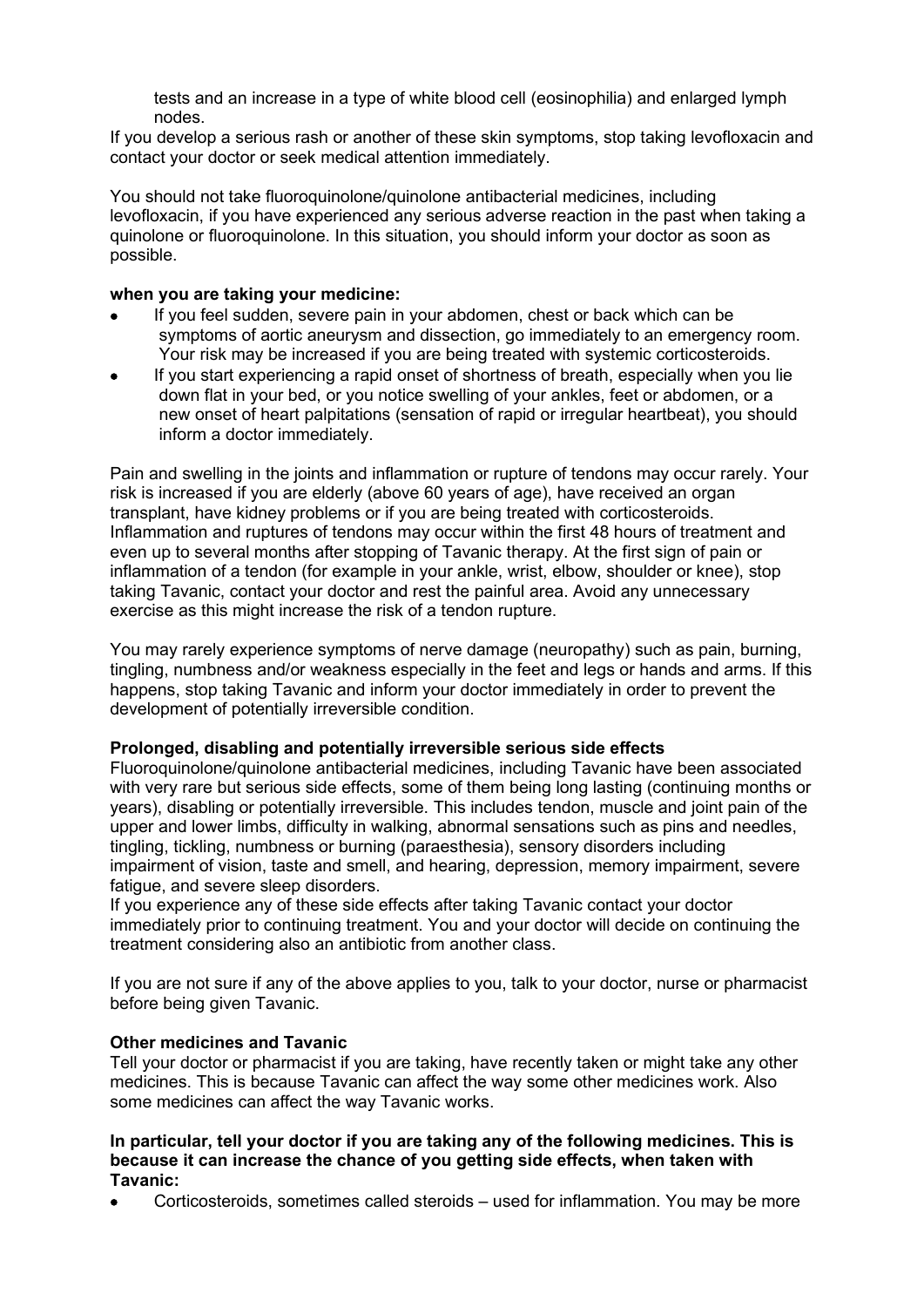likely to have inflammation and/or rupture of your tendons.

- Warfarin used to thin the blood. You may be more likely to have a bleed. Your doctor may need to take regular blood tests to check how well your blood can clot.
- Theophylline used for breathing problems. You are more likely to have a fit (seizure) if taken with Tavanic.
- Non-steroidal anti-inflammatory drugs (NSAIDS) used for pain and inflammation such as aspirin, ibuprofen, fenbufen, ketoprofen, indomethacin. You are more likely to have a fit (seizure) if taken with Tavanic.
- Ciclosporin used after organ transplants. You may be more likely to get the side effects of ciclosporin.
- Medicines known to affect the way your heart beats. This includes medicines used for abnormal heart rhythm (antiarrhythmics such as quinidine, hydroquinidine, disopyramide, sotalol, dofetilide, ibutilide and amiodarone), for depression (tricyclic antidepressants such as amitriptyline and imipramine), for psychiatric disorders (antipsychotics), and for bacterial infections ('macrolide' antibiotics such as erythromycin, azithromycin and clarithromycin).
- Probenecid used for gout. Your doctor may want to use a lower dose, if you have kidney problems.
- Cimetidine used for ulcers and heartburn. Your doctor may want to use a lower dose, if you have kidney problems.

Tell your doctor if any of the above applies to you.

#### **Urine tests for opiates**

Urine tests may show 'false-positive' results for strong painkillers called 'opiates' in people having Tavanic. If your doctor has prescribed a urine test, tell your doctor you are having Tavanic.

#### **Tuberculosis tests**

This medicine may cause "false negative" results for some laboratory tests that search for the bacteria that cause tuberculosis.

#### **Pregnancy and breastfeeding**

Do not have this medicine if:

- You are pregnant, might become pregnant or think you may be pregnant
- You are breastfeeding or planning to breastfeed

#### **Driving and using machines**

You may get side effects after being given this medicine, including feeling dizzy, sleepy, a spinning feeling (vertigo) or changes to your eyesight. Some of these side effects can affect you being able to concentrate and your reaction speed. If this happens, do not drive or carry out any work that requires a high level of attention.

#### **Tavanic contains sodium**

This medicine contains up to 363 mg sodium (main component of cooking/table salt) per bottle. This is equivalent to 18% of the recommended maximum daily dietary intake of sodium for an adult.

#### **3. How Tavanic is given**

#### **How Tavanic is given**

- Tavanic is a medicine for use in hospitals
- It will be given to you by a doctor or nurse as an injection. The injection will be into one of your veins and be given over a period of time (this is called an intravenous infusion)
- For 250 mg Tavanic, the infusion time should be 30 minutes or more
- For 500 mg Tavanic, the infusion time should be 60 minutes or more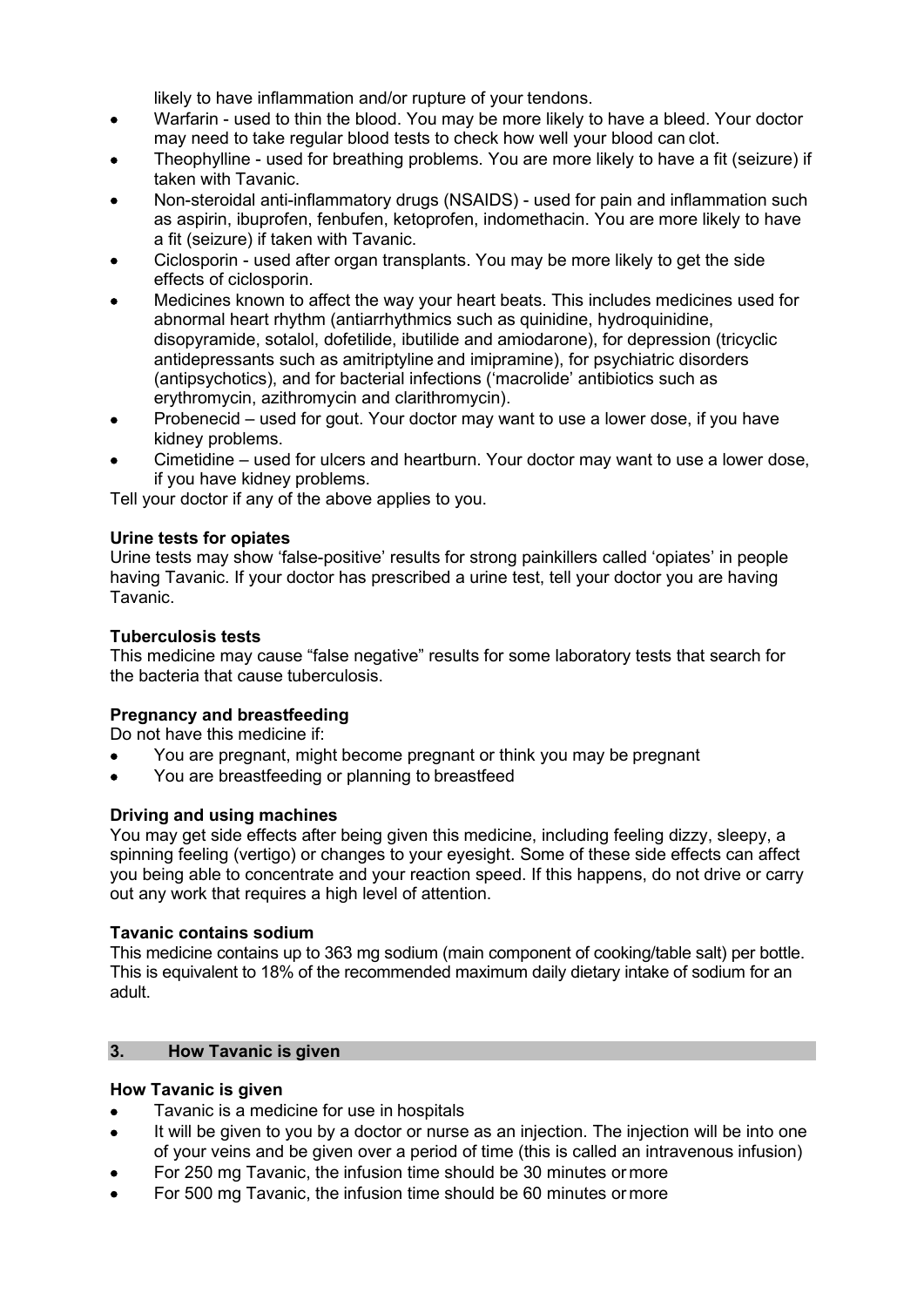• Your heart rate and blood pressure should be closely monitored. This is because an unusual fast beating of the heart and a temporary lowering of blood pressure are possible side effects that have been seen during the infusion of a similar antibiotic. If your blood pressure drops noticeably while you are being given the infusion, it will be stopped straight away.

#### **How much Tavanic is given**

If you are not sure why you are being given Tavanic or have any questions about how much Tavanic is being given to you, speak to your doctor, nurse or pharmacist.

- Your doctor will decide on how much Tavanic you should have
- The dose will depend on the type of infection you have and where the infection is in your body
- The length of your treatment will depend on how serious your infection is

#### **Adults and the elderly**

- Pneumonia: 500 mg once or twice each day
- Infection of urinary tract, including your kidneys or bladder: 500 mg once each day
- Prostate gland infection: 500 mg once each day
- Infection of skin and underneath the skin, including muscles: 500 mg once or twice each day

#### **Adults and the elderly with kidney problems**

Your doctor may need to give you a lower dose.

#### **Children and teenagers**

This medicine must not be given to children or teenagers.

#### **Protect your skin from sunlight**

Keep out of direct sunlight while having this medicine and for 2 days after you stop having it. This is because your skin will become much more sensitive to the sun and may burn, tingle or severely blister if you do not take the following precautions:

- Make sure you use high factor sun cream
- Always wear a hat and clothes which cover your arms and legs
- Avoid sun beds

#### **If you have more Tavanic than you should**

It is unlikely that your doctor or nurse will give you too much medicine. Your doctor and nurse will monitor your progress, and check the medicine you are given. Always ask if you are not sure why you are getting a dose of medicine.

Having too much Tavanic may cause the following effects to happen: convulsive fits (seizures), feeling confused, dizzy, less conscious, having tremor and heart problems leading to uneven heart beats as well as feeling sick (nausea).

#### **If you miss a dose of Tavanic**

Your doctor or nurse will have instructions on when to give you this medicine. It is unlikely that you will not be given the medicine as it has been prescribed. However, if you do think you have missed a dose, tell your doctor or nurse.

#### **If you stop having Tavanic**

Your doctor or nurse will continue giving you Tavanic, even if you feel better. If it is stopped too soon, the infection may return, your condition may get worse or the bacteria may become resistant to the medicine. After a few days treatment with the solution for infusion, your doctor may decide to switch you to the tablet form of this medicine to complete your course of treatment.

If you have any further questions on the use of this medicine, ask your doctor, nurse, or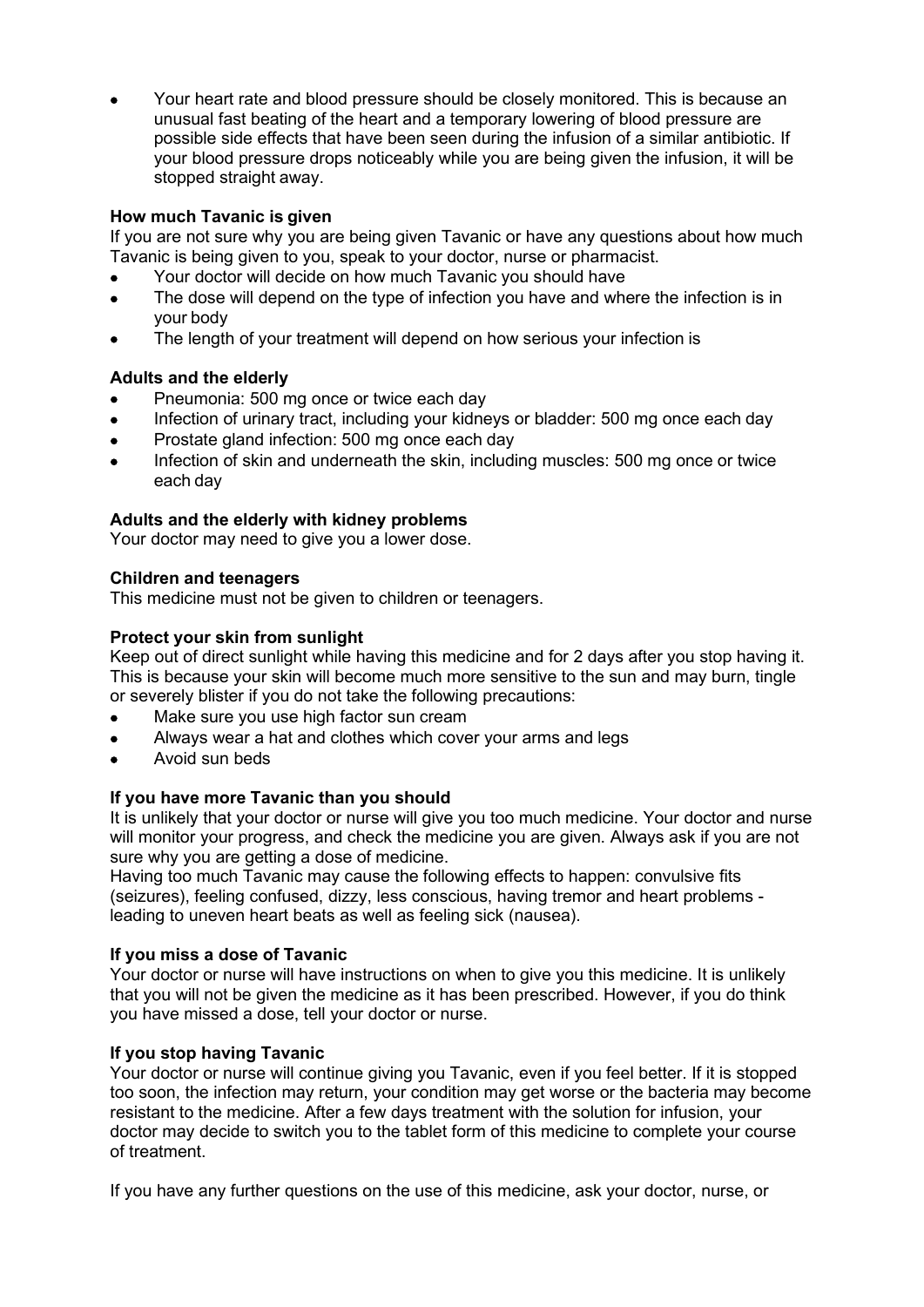pharmacist.

#### **4. POSSIBLE SIDE EFFECTS**

Like all medicines, this medicine can cause side effects, although not everybody gets them. These effects are normally mild or moderate and often disappear after a short time.

#### **Stop having Tavanic and tell a doctor or nurse straight away if you notice the following side effect:**

**Very rare** (may affect up to 1 in 10,000 people)

• You have an allergic reaction. The signs may include: a rash, swallowing or breathing problems, swelling of your lips, face, throat, or tongue.

#### **Stop having Tavanic and tell a doctor or nurse straight away if you notice any of the following serious side effects - you may need urgent medical treatment:**

**Rare** (may affect up to 1 in 1,000 people)

- Watery diarrhoea which may have blood in it, possibly with stomach cramps and a high temperature. These could be signs of a severe bowel problem.
- Pain and inflammation in your tendons or ligaments which could lead to rupture. The Achilles tendon is affected most often.
- Fits (convulsions).
- Seeing or hearing things that are not there (hallucinations, paranoia).
- Feeling depressed, mental problems, feeling restless (agitation), abnormal dreams or nightmares
- Widespread rash, high body temperature, liver enzyme elevations, blood abnormalities (eosinophilia), enlarged lymph nodes and other body organs involvement (Drug Reaction with Eosinophilia and Systemic Symptoms which is also known as DRESS or drug hypersensitivity syndrome). See section 2.
- Syndrome associated with impaired water excretion and low levels of sodium (SIADH)
- Lowering of your blood sugar levels (hypoglycaemia) or lowering of your blood sugar levels leading to coma (hypoglycaemic coma). This is important for people that have diabetes.

**Very rare** (may affect up to 1 in 10,000 people)

• Burning, tingling, pain, or numbness. These may be signs of something called 'neuropathy'

**Not known** (frequency cannot be estimated from the available data)

- Serious skin rashes including Stevens-Johnson syndrome and toxic epidermal necrolysis. These can appear as reddish target-like macules or circular patches often with central blisters on the trunk, skin peeling, ulcers of mouth, throat, nose, genitals and eyes and can be preceded by fever and flu-like symptoms. See section 2.
- Loss of appetite, skin and eyes becoming yellow in colour, dark-coloured urine, itching, or tender stomach (abdomen). These may be signs of liver problems which may include a fatal failure of the liver
- Change in your opinion and thoughts (psychotic reactions) with a risk of having suicidal thoughts or actions

If your eyesight becomes impaired or if you have any other eye disturbances whilst having Tavanic, consult an eye specialist immediately.

Very rare cases of long lasting (even up to months or years) or permanent adverse drug reactions, such as tendon inflammations, tendon rupture, joint pain, pain in the limbs,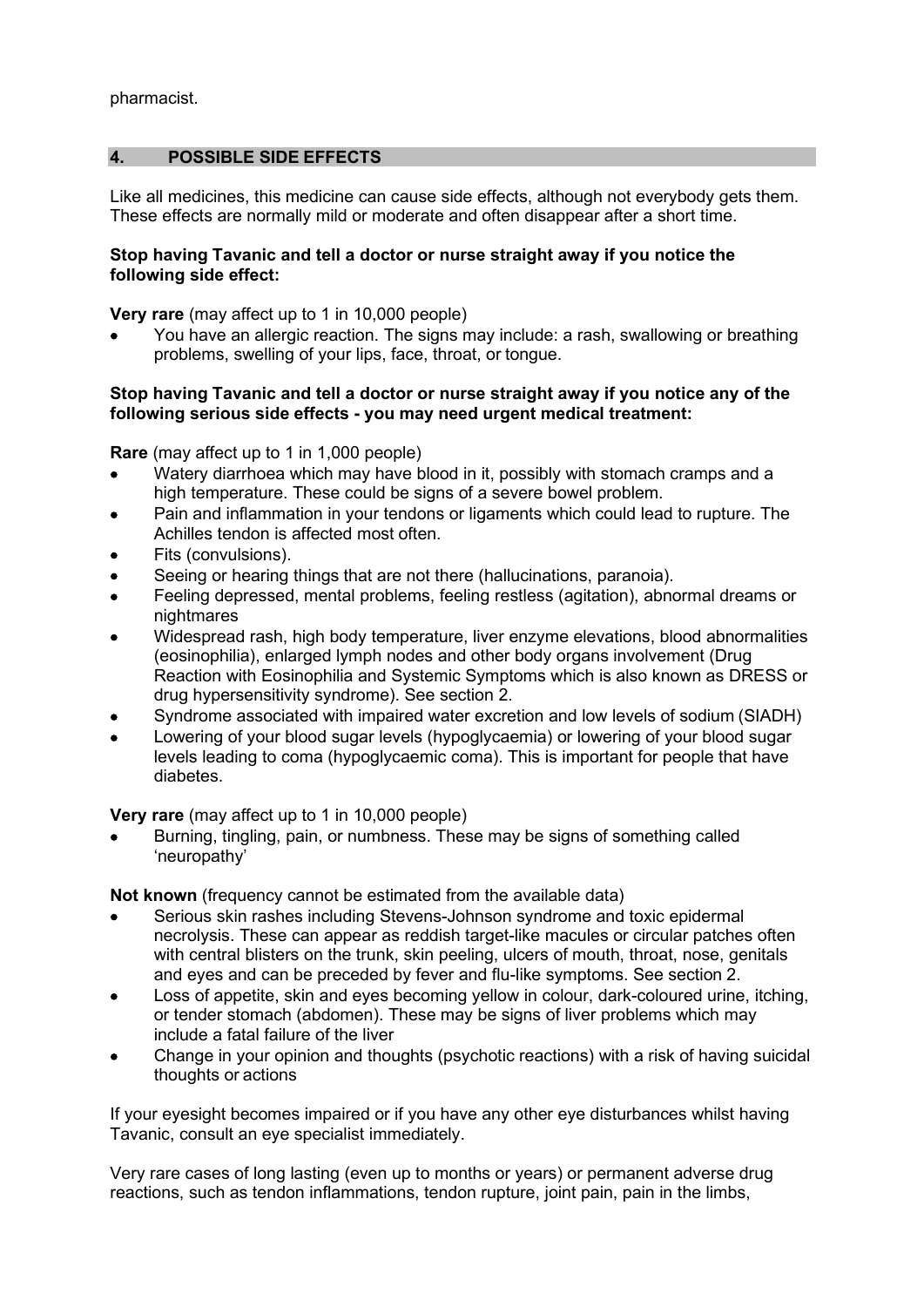difficulty in walking, abnormal sensations such as pins and needles, tingling, tickling, burning, numbness or pain (neuropathy), depression, fatigue, sleep disorders, memory impairment, as well as impairment of hearing, vision, and taste and smell have been associated with administration of quinolone and fluoroquinolone antibiotics in some cases irrespective of preexisting risk factors.

Cases of an enlargement and weakening of the aortic wall or a tear in the aortic wall (aneurysms and dissections), which may rupture and may be fatal, and of leaking heart valves have been reported in patients receiving fluoroquinolone. See also section 2.

#### **Tell your doctor if any of the following side effects gets serious or lasts longer than a few days: Common** (may affect up to 1 in 10 people)

- Sleeping problems
- Headache, feeling dizzy
- Feeling sick (nausea, vomiting) and diarrhoea
- Increase in the level of some liver enzymes in your blood
- Reactions at the site of infusion
- Inflammation of a vein

**Uncommon** (may affect up to 1 in 100 people)

- Changes in the number of other bacteria or fungi, infection by fungi named Candida, which may need to be treated
- Changes in the number of white blood cells shown up in the results of some blood tests (leukopenia, eosinophilia)
- Feeling stressed (anxiety), feeling confused, feeling nervous, feeling sleepy, trembling, a spinning feeling (vertigo)
- Shortness of breath (dyspnoea)
- Changes in the way things taste, loss of appetite, stomach upset or indigestion (dyspepsia), pain in your stomach area, feeling bloated (flatulence) or constipation
- Itching and skin rash, severe itching or hives (urticaria), sweating too much (hyperhidrosis)
- Joint pain or muscle pain
- Blood tests may show unusual results due to liver (bilirubin increased) or kidney (creatinine increased) problems
- General weakness

**Rare** (may affect up to 1 in 1,000 people)

- Bruising and bleeding easily due to a lowering in the number of blood platelets (thrombocytopenia)
- Low number of white blood cells (neutropenia)
- Exaggerated immune response (hypersensitivity)
- Tingly feeling in your hands and feet (paraesthesia)
- Problems with your hearing (tinnitus) or eyesight (blurred vision)
- Unusual fast beating of your heart (tachycardia) or low blood pressure (hypotension)
- Muscle weakness. This is important in people with myasthenia gravis (a rare disease of the nervous system).
- Changes in the way your kidney works and occasional kidney failure which may be due to an allergic kidney reaction called interstitial nephritis.
- **Fever**
- Sharply demarcated, erythematous patches with/without blistering that develop within hours of administration of levofloxacin and heals with postinflammatory residual hyperpigmentation; it usually recurs at the same site of the skin or mucous membrane upon subsequent exposure to levofloxacin
- Memory impairment

**Not known** (frequency cannot be estimated from the available data)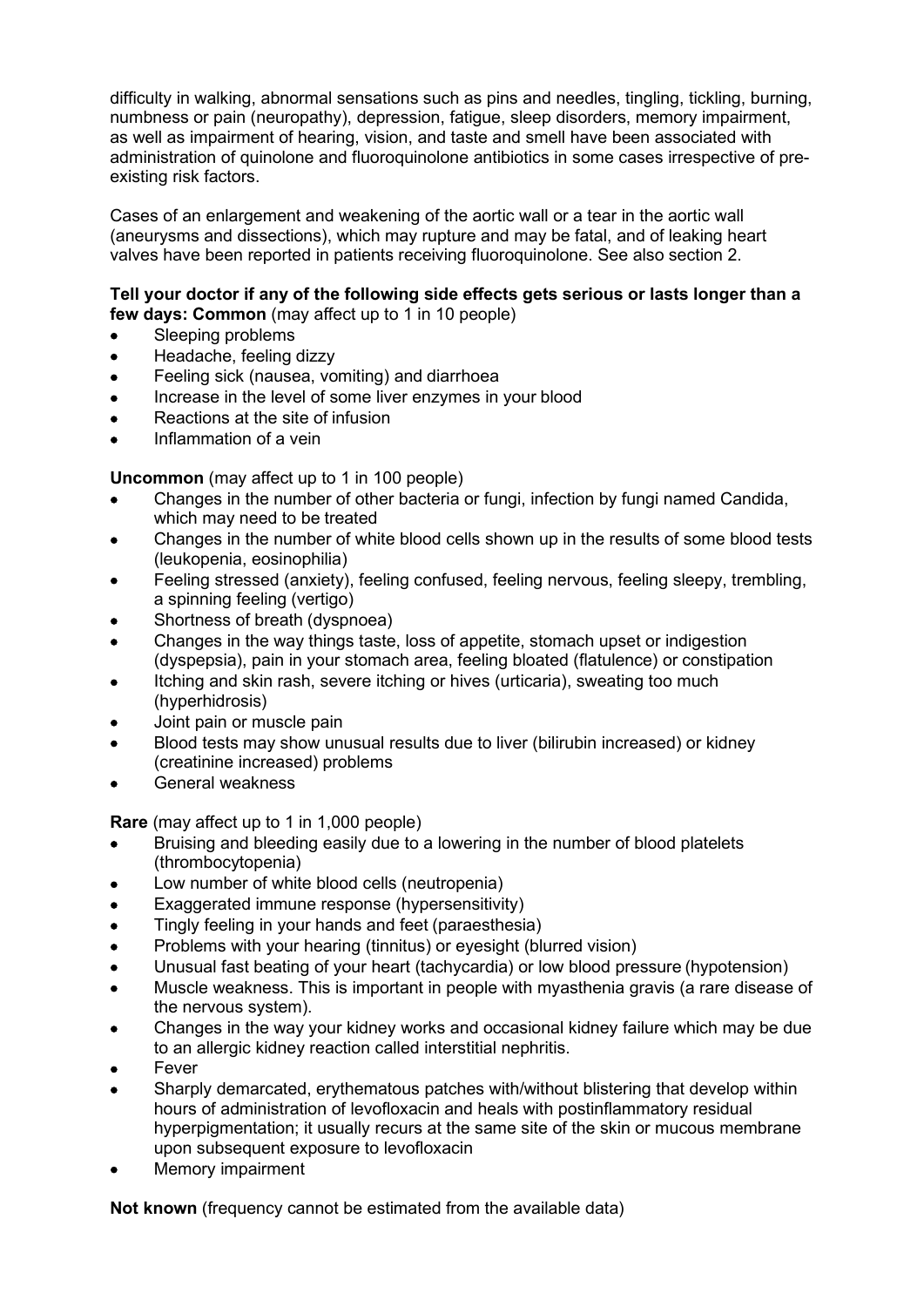- Lowering in red blood cells (anemia): this can make the skin pale or yellow due to damageof the red blood cells; lowering in the number of all types of blood cells (pancytopenia)
- Fever, sore throat and a general feeling of being unwell that does not go away. This may be due to a lowering in the number of white blood cells (agranulocytosis).
- Loss of circulation (anaphylactic like shock)
- Increase of your blood sugar levels (hyperglycaemia). This is important for people that have diabetes.
- Changes in the way things smell, loss of smell or taste (parosmia, anosmia, ageusia)
- Problems moving and walking (dyskinesia, extrapyramidal disorders)
- Temporary loss of consciousness or posture (syncope)
- Temporary loss of vision, inflammation of the eye
- Impairment or loss of hearing
- Abnormal fast heart rhythm, life-threatening irregular heart rhythm including cardiac arrest, alteration of the heart rhythm (called 'prolongation of QT interval', seen on ECG, electrical activity of the heart)
- Difficulty breathing or wheezing (bronchospasm)
- Allergic lung reactions
- Pancreatitis
- Inflammation of the liver (hepatitis)
- Increased sensitivity of your skin to sun and ultraviolet light (photosensitivity)
- Inflammation of the vessels that carry blood around your body due to an allergic reaction (vasculitis)
- Inflammation of the tissue inside the mouth (stomatitis)
- Muscle rupture and muscle destruction (rhabdomyolysis)
- Joint redness and swelling (arthritis)
- Pain, including pain in the back, chest and extremities
- Attacks of porphyria in people who already have porphyria (a very rare metabolic disease)
- Persistent headache with or without blurred vision (benign intracranial hypertension)

#### **Reporting of side effects**

If you get any side effects, talk to your doctor, nurse or pharmacist. This includes any possible side effects not listed in this leaflet. You can also directly report side effects to Federal Institute for Pharmaceuticals and Medical Products

Dept. Pharmacovigilance Kurt-Georg-Kiesinger-Allee 3 D-53175 Bonn Website: www.bfarm.de

By reporting side effects you can help provide more information on the safety of this medicine.

#### **5. HOW TO STORE TAVANIC**

Keep this medicine out of the sight and reach of children.

Keep the bottle in the outer carton in order to protect from light. No protection from light is required during the infusion.

Once the infusion bottle has been opened (rubber stopper perforated) the solution should be used immediately in order to prevent any bacterial contamination.

Do not use this medicine after the expiry date which is stated on the carton and the bottle after EXP. The expiry date refers to the last day of that month.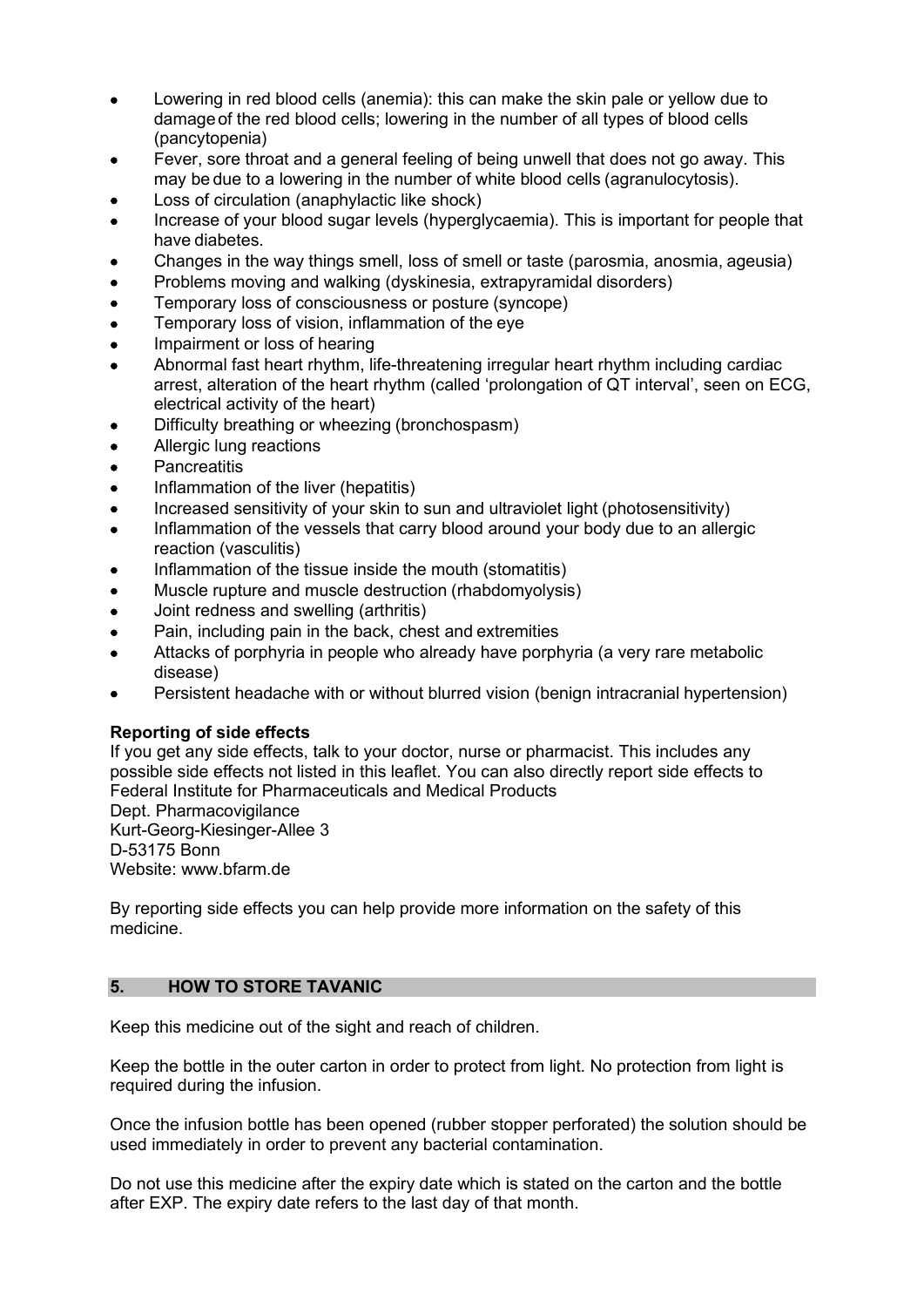Do not use this medicine if you notice that the solution is not clear, greenish-yellow solution and/or has particles in it.

Do not throw away any medicines via wastewater or household waste. Ask your nurse or pharmacist how to throw away medicines you no longer use. These measures will help protect the environment.

#### **6. CONTENTS OF THE PACK AND OTHER INFORMATION**

#### **What Tavanic 5 mg/ml solution for infusion contains**

The active substance is levofloxacin. Tavanic solution for infusion is available in two strengths: 250 mg in a 50 ml glass bottle and 500 mg in a 100 ml glass bottle. One ml of solution for infusion contains 5 mg of levofloxacin.

The other ingredients are: sodium chloride, sodium hydroxide, hydrochloric acid and water for injection.

#### **What Tavanic 5 mg/ml solution for infusion looks like and contents of the pack**

Tavanic is a clear solution, greenish-yellow, without particles. It is presented in glass bottle.

- The 50ml bottle is available in packs of 1 and 5 bottles.
- The 100ml bottle is available in packs of 1 and 5 bottles.

Not all pack sizes may be marketed in your country.

#### **Marketing Authorisation Holder and Manufacturer**

Sanofi-Aventis Deutschland GmbH PO Box 800860 65926 Frankfurt am Main Phone: 0800 52 52 010

This medicinal product is registered in the member states of the European Economic Area (EEA) under allowed the following designation: Tavanic

This leaflet does not contain all the information about your medicine. If you have any questions or are not sure about anything, ask your doctor or pharmacist.

#### **This leaflet was last revised in November 2020**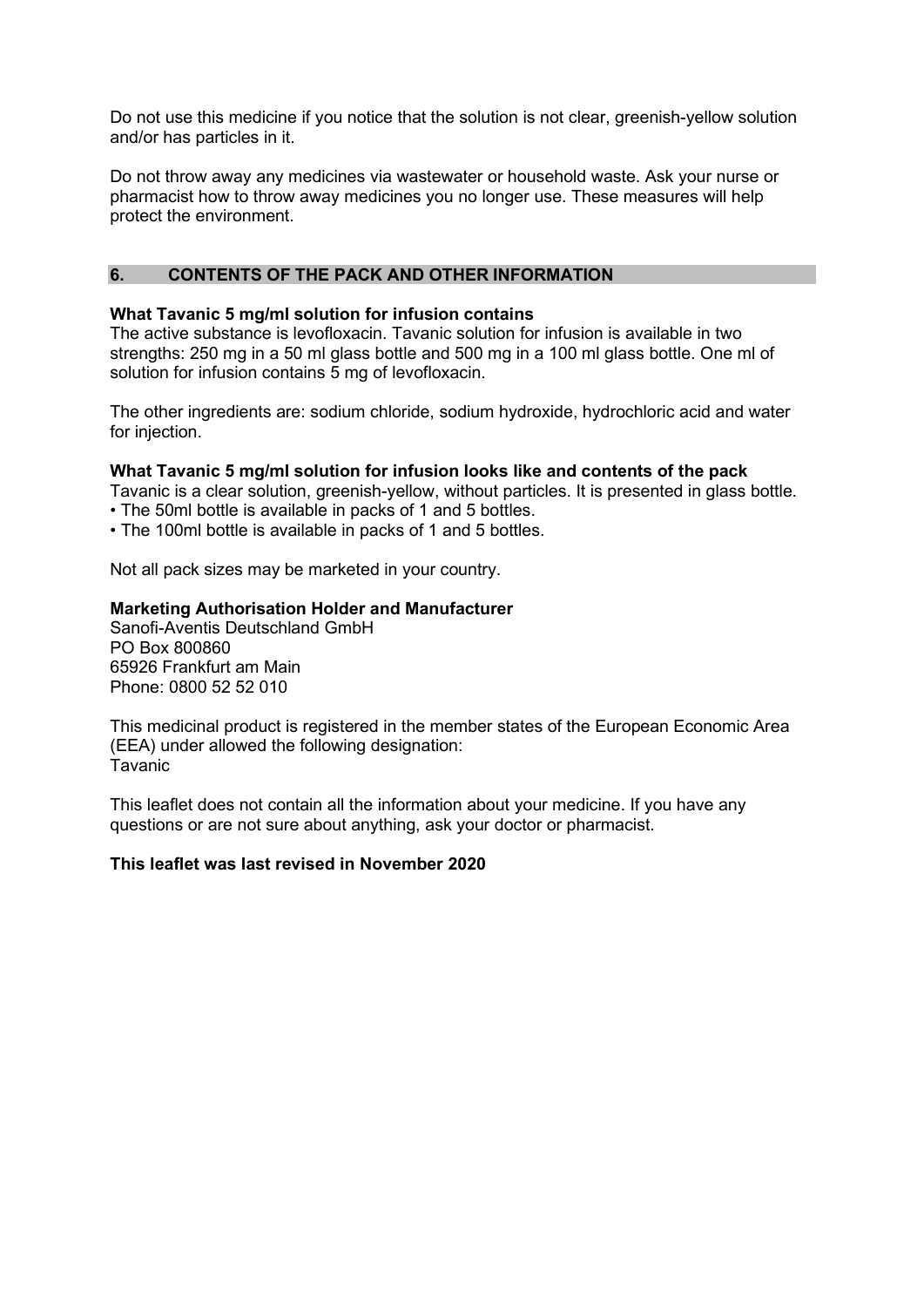**ّة: معلومات للمستعمل نشرة دوائی**

**Tavanic ® تافانیك 5 ملغ/مل، محلول للتسریب**  لیفوفلوكساسین

-

# إقرأ كامل هذه النشرة بعناية قبل استعمال هذا الدواءِ لأنها تحتوي على معلومات مهمّة لك.

- .ً إحتفظ بھذه النشرة فقد تحتاج إلى قراءتھا مجددا
- إذا كان لدیك أسئلة إضافیّة، إطرحھا على الطبیب ّ أو الممرض/ة أو الصیدلي.
- ّ إذا شعرت بأي ّ تأثیر جانبي، أعلم الطبیب ّ أو الممرض/ة ً أو الصیدلي، وینطبق ھذا أیض ّ ا على أي ّ تأثیر جانبي غیر مذكور في ھذه النشرة. راجع القسم .4

**ماذا تحتوي ھذه النشرة**  .1 ما ھو تافانیك وما ھي دواعي استعمالھ 2. ما هي المعلومات الواجب معرفتها قبل تلقّي تافانيك 3. كَيْف يُعطي تافانيك .4 ما ھي التأثیرات الجانبیّة المحتملة 5. كيف يُحفظ تافانيك .6 محتویات العلبة ومعلومات أخرى

**.1 ما ھو تافانیك وما ھي دواعي استعمالھ** 

إسم هذا الدواء تافانيك. يحتوي على مادة فاعلة تُسمّى ليفوفلوكساسين تنتمي إلى مجموعة الأدوية التي تُسمّى مضادات حیویّة وتنتمي بشكل خاص إلى عائلة " الكینولونات" وتعمل عن طریق تدمیر البكتیریا التي تسبّب بعض حالات العدوى والالتھابات في جسمك.

# **یسمح تافانیك بعلاج حالات العدوى والالتھابات التي تصیب:**

- الرئتین لدى الأشخاص المصابین بذات الرئة
	- المسالك البولیّة بما فیھا الكلى أو المثانة
- البروستات عندما تكون مصابأ بحالة عدوى طويلة الأمد
- الجلد والأنسجة تحت الجلد بما في ذلك العضلات. تسمّى هذه الأجزاء أحيانًا "الأنسجة اللّيّنة".

في ظروف معيّنة يمكن وصف تافانيك للحدّ من خطر الإصابة بالشكل الرئوي من مرض الجمرة الخبيثة بعد التعرّض لعصيات الجمر ة الخبيثة أو أيضًا للحدّ من خطر تفاقم المرض.

# **ّي تافانیك .2 ما ھي المعلومات الواجب معرفتھا قبل تلق**

# **موانع الاستعمال**

# **لا تأخذ ھذا الدواء وأعلم طبیبك في الحالات التالیة:**

- إذا كنت تعاني من حساسیّة ضدّ ّ اللیفوفلوكساسین أو مضاد حیوي آخر من فئة الكینولون مثل موكسیفلوكساسین أو سیبرروفلوكساسین أو أوفلوكساسین أو ضد أحد المكوّنات الأخرى في هذا الدواء (المذكورة في القسم 6)
- تتضمّنٍ عوارض الارتكاس التحسسيّ ما يلي: طفح جلدي، صعوبات في البلع أو التنفّس، تورّم الشفتين أو الوجه أو الحلق أو اللسان
	- ًمن الصرع إذا عانیت یوما
- إذا عانيت يوماً من مشكلة في الأوتار مثل التهاب الوتر الناتج عن علاج بـ"مضـاد حيويّ من فئة الكينولون". الأوتار ھي الحبال اللیفیّة التي تصل العضلات بالھیكل العظمي
	- ّ في طور النمو ً أو مراھقا إذا كنت طفلا
	- إذا كنتِ حاملاً أو تعتقدين نفسكِ حاملاً أو قد تصبحين حاملاً
		- ِ إذا كنت مرضعة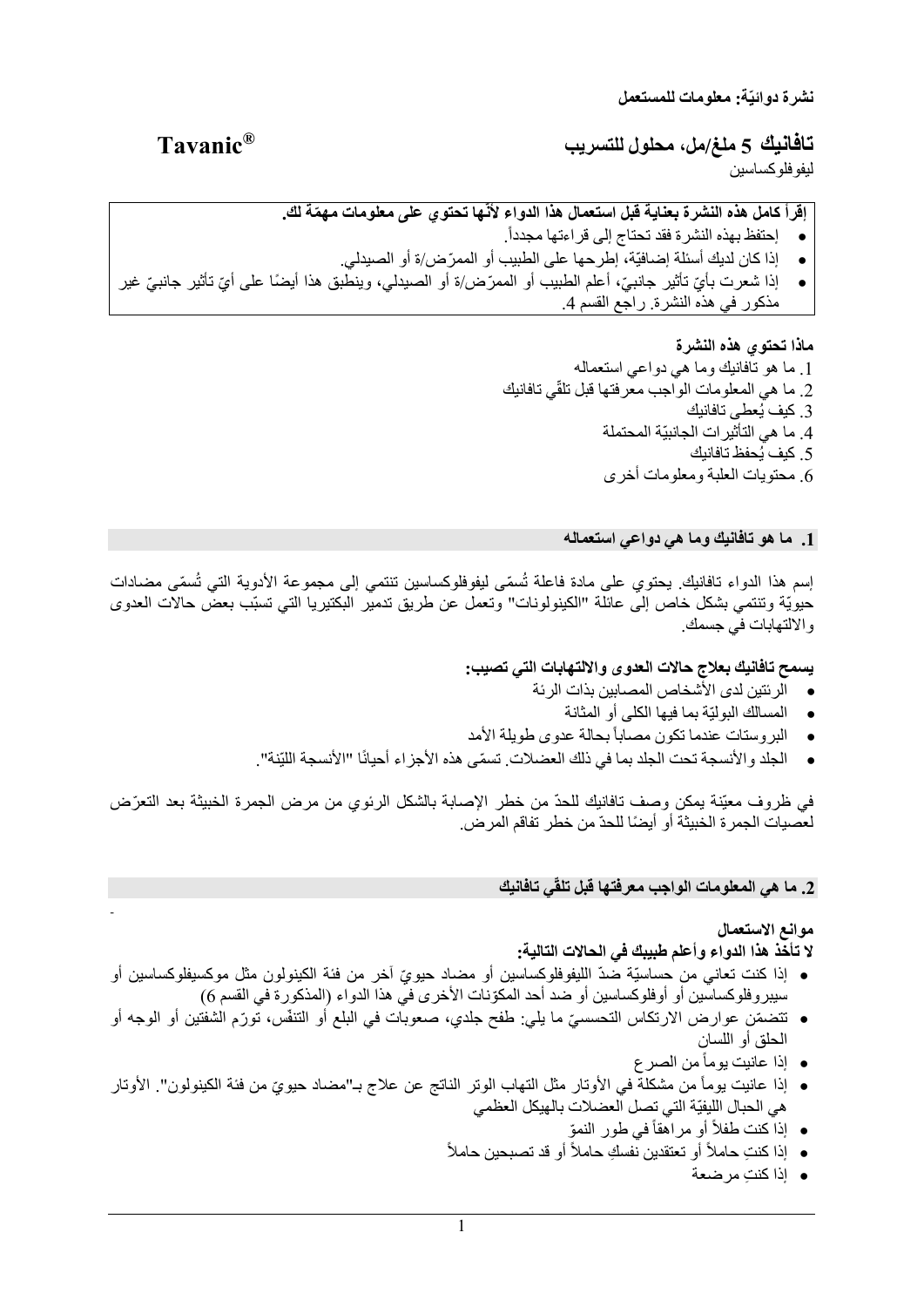لا تأخذ هذا الدواء إذا كنت تعاني من إحدى الحالات المذكورة أعلاه. إذا كان لديك شكّ، استشر الطبيب أو الممرّ ض/ة أو الصبدلي قبل أن تتلقّى تافانيك.

### **تحذیرات واحتیاطات**

# يجب عليك إعلام الطبيب أو الممرّض/ة أو الصيدل*ي* قبل تلقّي هذا الدواء ف*ي* الحالات التالية:

- إذا كنت في الـ60 من العمر أو أكثر
- إذا كنت تأخذ ستيرويدات وتُسمّى أحياناً ستيرويدات قشريّة (راجع فقرة "أدوية أخرى وتافانيك")
	- إذا خضعت لزرع
	- ً باختلاجات • صبت یوما إذا أ ُ
	- ّ إذا تعرضت لمشكلة على مستوى الدماغ مثل سكتة دماغیّة أو إصابة أخرى في الدماغ
		- إذا كنت تعاني من مشاكل كلویّة
- إذا كنت تعاني من "نقص في نازعة ھدروجین غلوكوز- -6 فوسفات"، ففي ھذه الحالة یزداد خطر الإصابة بمشاكل خطیرة في الدم إذا كنت تأخذ ھذا الدواء
	- إذا كنت تعاني أو عانيت يوماً من مشاكل في الصـحّة العقليّة
- إذا كنت تعاني أو عانيت يوماً من اضطرِ ابات قلبيّة. خذ هذا الدواء بحذر : إذاٍ كنت تعاني دائمًا من إطالة فارق كيو تي ّ (تظھر على مخطط كھربائیة القلب، أي تسجیل نشاط القلب الكھربائي) أو إذا ظھرت ھذه المشكلة لدى فرد من عائلتك، إذا كنت تعاني من اضطر اب في بعض عناصر الدم التي تُسمّى المنحلاّت الكهرباويّة (بخاصـة تركيز ضـعيف للبوتاسيوم والمغنيزيوم)، إذا كان معدّل ضربات القلب لديك بطيئًا جدًا (بطء القلب)، إذا كنت تعاني من قصور في القلب، إذا أصبت باحتشاء عضلي قلبي، إذا كنت امرأة أو شخصًا متقدّمًا في السنّ، إذا كنت تأخذ أدوية أخرى يمكن أن تؤدّي إلى تغییرات غیر طبیعیّة في مخطط كھربائیّة القلب (راجع فقرة "أدویة أخرى وتافانیك")
	- إذا كنت مصـابـأ بداء السكّري
	- إذا كنت تعاني أو عانيت يوماً من مشاكل في الكبد
		- إذا كنت تعاني من الوھن العضلي الوبیل
	- إذا كنت تعاني من مشاكل في الأعصاب (الاعتلال العضلي المحیطي)
- ّ إذا تم ّ تشخیص توسع أو انتفاخ ّ في وعاء دموي كبیر لدیك (تمدد الأوعیة الدمویّة الأبھري أو تمدد الأوعیة الدمویّة الطرفیّة الكبیرة).
	- إذا أصبت بنوبة سابقة من تسلّخ الأبهر (تمزّق في جدار الشريان الأورطي).
		- ّ إذا تم تشخیص لدیك ّ تسرب صمامات القلب (ارتجاع صمام القلب).
- إذا كان لديك تاريخ عائليّ من تمدد الأوعية الدموية الأبهري أو تسلّخ الأبهر أو مرضٍ خلقي في صمام القلب أو •عوامل خطر أخرى أو حالات مهيّئة (مثلاً أمراض النسيج الضـام مثل متلازمة مارفان أو متلازمة إهلرز ـدانلوس، أو متلازمة تيرنر، أو متلازمة شوغرن (مرض المناعة الذاتیة الالتھابی)، أو أمراض الأوعیة الدمویّة مثل التھاب الشرایین تاكایاسو أو مرض ھورتون أو مرض بھجت أو ارتفاع ضغط الدم أو تصلب الشرایین المعروف، أو التھاب المفاصل الروماتویدي (مرض في المفاصل)، أو التھاب الشغاف (عدوى القلب)).
	- ّ إذا أصبت بطفح جلدي ّ خطیر، بانقلاع حاد في الجلد، ببثور و/أو بتقرحات في الفم بعد أخذ اللیفوفلوكساسین.

ارتكاسات جلدیّة خطیرة

أفید مع استعمال اللیفوفلوكساسین عن حصول ارتكاسات جلدیّة حادة تتضمّن متلازمة ستیفنز -جونسون والنكروز الجلدي السام وردّة الفعل الدوائیّة مع فرط حمضات وأعراض جھازیّة.

- یمكن أن تظھر متلازمة ستیفنز- ّ جونسون والنكروز الجلدي السام في البدایة كبقع ّ محمرة على الجذع على شكل ھدف أو كبقع دائريّة غالبًا مع بثور في وسطها. كما يمكن حصول تقرّحات في الفم والحلق والأنف والأعضاء التناسليّة رالعينين (احمرار العينين وتورّمهما). غالبًا ما تسبق الارتكاسات الجلديّة الخطيرة هذه حمى و/أو عوارض شبيهة بعوارض الزكام. یمكن أن یتطوّر الطفح لیصبح تقشرًا واسع النطاق للجلد ومضاعفات تهدّد الحیاة أو یمكن أن یسبّب الوفاة
- تظھر ردّة الفعل الدوائیّة مع فرط حمضات وأعراض جھازیّة في البدایة على شكل عوارض تشبھ عوارض الزكام وطفح على الوجه ثمّ كطفح ممتدّ مع ارتفاع حرارة الجسم وارتفاع في مستويات انزيمات الكبد يظهر في فحوصات ّ الدم وارتفاع في نوع من خلایا الدم البیضاء (فرط الحمضات) وتضخم العقد اللیمفاویّة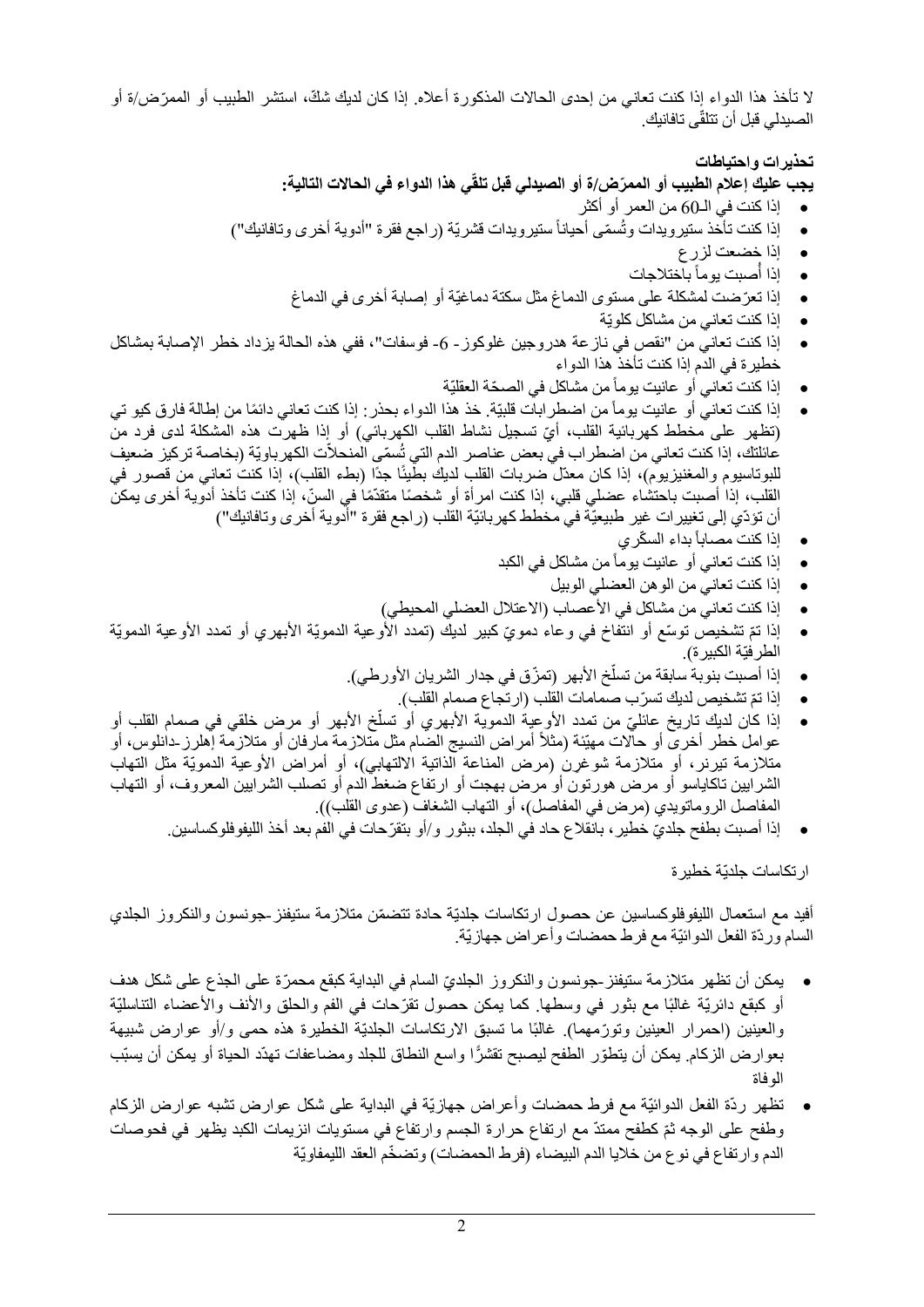إذا أصبت بطفح خطير أو بأحد العوارض الجلديّة المكذورة أعلاه، توقّف عن أخذ الليفوفلوكساسين واتصل بطبيبك أو خذ استشارة طبیّة على الفور.

لا یجدر بك أخذ مضادات حیویّة من فئة الفلوروكینولون/الكینولون، بما فیھا لیفوفلوكساسین ّ ، إذا تعر ّ ضت في الماضي لأي تأثير جانبيّ خطير عند أخذ كينولون أو فلوروكينولون. في هذه الحالة، يجب أن تُعلّم طبيبك في أسر ع وقت ممكن.

#### **عندما تأخذ دواءك:**

- ّخ وتمدد الأوعیة الدمویة الأبھري، إذا شعرت بألم مفاجئ وحاد في بطنك أو صدرك أو ظھرك ما قد یكون أعراض تسل اذهب مباشرة إلى قسم الطوارئ قد يزيد الخطر إذا كنت تُعالج بستيرويدات قشرية جهازية.
- إذا بدأت بالشعور بتسارع ضیق النفس، ولاسیّما عندما تتمدّ ّ د على سریرك، أو إذا لاحظت تعرق كاحلیك أو قدمیك أو بطنك، أو تسارع جدید لخفقان القلب (الشعور بدقات قلب متسارعة أو غیر منتظمة)، یجب علیك إعلام الطبیب على الفور.

يمكن أن يحصل في حالات نادرة ألم وتورّم في المفاصل أو تمزّق في الأوتار. يزداد خطر إصابتك إذا كنت متقدّمًا في السنّ (فوق 60 سنة من العمر) أو إذا تلقَّيت زرع عضو أو كنت تعاني من مشاكل كلويّة أو إذا كنت تُعالج بستيرويدات نَشريّة. يمكن أن يحصل التهاب الأوتار وتمزُّقها في خلال الساعات الـ48 الأولى من العلاج وحتّى لغاية عدّة أشهر بعد إيقاف العلاج بتافانيك. عند الإشارة الأولى لألم أو التهاب في وتر (مثلاً في كاحلك أو معصمك أو كوعك أو كتفك أو ركبتك)، توقّف عن أخذ تافانيك واتصل بطبيبك وأرح العضو المصـاب. تفادَ أيّ جهد غير ضـروريّ لأنّ ذلك يمكن أن يزيد خطر تمزّق الوتر .

نادرًا ما قد تُصـاب بعوارض تلف الأعصـاب (اعتلال عصبي) مثل الألم والـحِريق والوخز والخدر و/أو الضعف العضلي بخاصـة في القدمين والساقين أو اليدين والذر اعين. إذا حصل هذا، توقّف عن أخذ تافانيك وأعلم طبيبك على الفور بغية منع ّ تطور حالة قد لا تكون قابلة للزوا ل.

# **ّة خطیرة طویلة الأمد ومسببة للعجز وقد لا تكون قابلة للزوال تأثیرات جانبی**

ّتم ربط استعمال الأدویة المضادة للبكتیریا من فئة الفلوروكینولون/الكینولون بما فیھا تافانیك بتأثیرات جانبیّة نادرة جدًا ولكن خطيرة، يكون بعضها طويل الأمد (يستمرّ لأشهر أو لسنوات) أو يسبّب العجز أو قد لا يكون قابلاً للزوال. تتضمّن ھذه التأثیرات ألم الأوتار والعضلات والمفاصل والأطراف السفلى وصعوبة السیر وأحاسیس غیر طبیعیّة مثل الوخز أو الدغدغة أو الخدر أو الحریق (مذل)، واضطرابات حسیّة تتضمّن اضطرابات البصر والذوق والشُّمّ والسمع، والاكتئاب، واضطرابات الذاكرة، والتعب الحاد، واضطرابات حادة في النوم.

إذا أصبت بأيّ من الآثار الجانبيّة هذه بعد أخذ تافانيك، اتصل بطبيبك على الفور قبل مواصلة العلاج. سوف تقرران أنت ّ وطبیبك مواصلة العلاج عبر استعمال مضاد حیوي ً أیضا من فئة أخرى.

إذا لم تكن متأكّداً مما إذا كانت تنطبق عليك إحدى الحالات أعلاه، استشر الطبيب أو الممرّض/ة أو الصيدلي قبل أن تتلقّى تافانیك.

#### **أدویة أخرى وتافانیك**

ملم الطبيب أو الصيدلي إذا كنت تتناول حاليّاً أو تناولت مؤخّراً أو قد تتناول أيّ أدوية أخرى، لأنّ تافانيك يمكن الرجاء أن تُعلّم الطبيب أو الصيدلي إذا كنت تتناول حاليًا أو تناولت مؤخّرا أو قد تتناول أيّ أدوية أخرى، لأزّ<br>أن يؤثّر على كيفيّة عمل بعض الأدوية الأخرى كما أنّ بعض الأدوية يمكن أن تؤثّر على كيفيّة عمل تافانيك.

**ّة عند ّ بشكل خاص، أعلم طبیبك إذا كنت تتناول أحد الأدویة التالیة لأن ّ ذلك قد یزید من خطر تعرضك للتأثیرات الجانبی تناولھا في فترة العلاج بتافانیك:** 

- الستيرويدات التـي تُسمّى أحياناً بالستيرويدات القشريّة وتُستعمل لعلاج الالتـهاب فقد يزيد خطر تعرّضك لالتـهاب ّ الأوتار و/أو لتمزقھا.
- ّ الوارفارین المستعمل لترقیق الدم. فقد یزید خطر تعرضك لنزیف. عند الاقتضاء، قد یحتاج طبیبك إلى إجراء فحوصات دم لك بانتظام للتحقّق من قدرة دمك على التخثّر.
	- الثيوفيلين المستعمل في أمر اض التنفّس المزمنة. فقد يزيد خطر تعرّضك لاختلاجات إذا تناولته مع تافانيك.
- مضادات الالتهاب غير الستيرويديّة التي تُستعمل للألم والالتهاب مثل الأسبيرين والإيبروفين والفنبوفين ّ والكیتوبروفین والإندومیتاسین. فقد یزید خطر تعرضك لاختلاجات إذا تناولتھا مع تافانیك.
- السیكلوسبورین ّ المستعمل بعد زرع الأعضاء، فقد یزید خطر تعرضك للتأثیرات الجانبیّة المرتبطة بالسیكلوسبورین.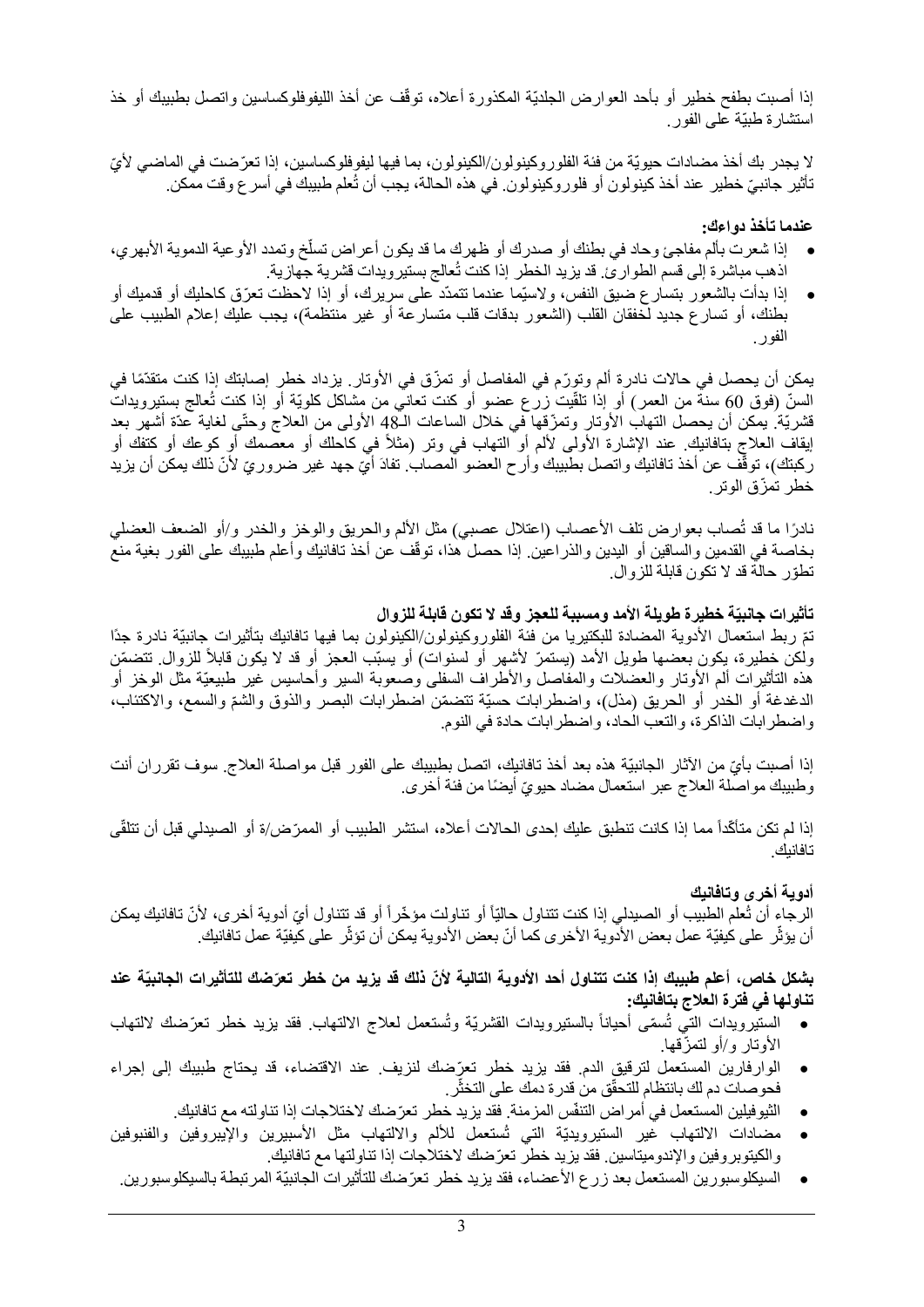- الأدوية التي يُعرف عنها أنها تؤثّر على معدّل ضربات القلب أيّ الأدوية المستعملة لاضطرابات النظم القلبي (مضادات اللانظمیّة مثل الكینیدین والهیدروكینیدین والدیزوبیرامید والسوتالول والدوفیتیلید والإیبوتیلید والأمیودارون) وللإكتئاب (مضادات الاكتئاب الثلاثیّة الحلقات مثل الأمیتریبتیلین أو الإیمیبرامین) وللاضطرابات النفسیة (مضادات الذھان) ولحالات العدوى البكتیریّة (المضادات الحیویّة من فئة الماكرولید مثل الإیریثرومیسین والأزیثرومیسین والكلاریثرومیسین).
	- البروبينيسيد المستعمل لعلاج النقرس قد يخفّض طبيبك مقدار الجر عة إذا ضعفت وظيفتك الكلويّة.
	- السيميتيدين المستعمل للقرحة وحرقة المعدة. قد يخفّض طبيبك مقدار الجرعة إذا ضعفت وظيفتك الكلويّة.

إذا كانت إحدى الحالات أعلاه تنطبق علیك، استشر الطبیب.

# **ّة في البول البحث عن المستحضرات الأفیونی**

قد یعطي البحث في البول عن مضادات ألم قویّة من فئة المستحضرات الأفیونیّة نتائج إیجابیّة كاذبة بعد إعطاء تافانیك. في حال طلب منك الطبيب إجراء فحص بول أعلمه أنّك تتلقّى تافانيك.

# **ّ الكشف عن السل** في بعض فحوصات الكشف عن السلّ، قد يُعطي هذا الدواء نتائج سلبيّة خاطئة.

# **الحمل والإرضاع**

- لا ينبغي بك تلقّي هذا الدواء في الحالات التالية:
- إذا كنتِ حاملاً أو تعتقدين نفسك حاملاً أو يمكن أن تحملي
	- ِ كنت مرضعة أو تنوین الإرضاع

# **ّارات واستعمال الآلات قیادة السی**

يمكن أن يسبّب إعطاء هذا الدواء تأثيرات جانبيّة مثل البلادة والنعاس والدوار أو تغييرات في النظر ـ ويمكن أن يؤثّر بعض ھذه التأثیرات الجانبیّة على قدرتك على التركیز وعلى سرعة ردّة الفعل لدیك. إذا شعرت بھذه التأثیرات، لا تقد سیّارة ولا نقم بأيّ عمل يتطلّب مستوى عالياً من الانتباه<sub>.</sub>

# **یحتوي تافانیك على الصودیوم**

یحتوي ھذا الدواء على ما یصل إلى 363 ملغ من الصودیوم (المكون الأساسي لملح الطعام/المائدة) في القارورة الواحدة، ما یعادل %18 من الجرعة الیومیة القصوى الموصى بھا من الصودیوم لدى البالغین.

# **ُعطى تافانیك .3 كیف ی**

# **ُعطى تافانیك كیف ی**

- ُستعمل في المستشفیات تافانیك ھو دواء ی
- ُعطى لفترة من الوقت سوف یعطیك إیّ ّ اه طبیب أو ممرض/ة عن طریق الحقن. سیجري الحقن في أحد أوردتك وسی (يُسمّى هذا تسريبًا داخل الوريد)
	- لإعطاء تافانیك 500 ملغ، یجب أن یكون وقت التسریب 60 ّ دقیقة على الأقل
- يجب مر اقبة سر عة قلبك وضغط دمك بدقّة لأنّ سر عة غير اعتياديّة في دقّات القلب و انخفاضًا مؤقّتًا في ضغط الدم هما تأثير ان جانبيّان محتملان لوحظا في خلال تسريب مضاد حيويّ مماثل. فإذا انخفض ضغط دمك انخفاضًا ملحوظًا وأنت تتلقّى التسريب، سوف يتمّ إيقاف هذا الأخير على الحال.

# **ُعطى ّة تافانیك التي ت ما ھي كمی**

إذا لم تكن واثقًا من سبب إعطائك تافانيك، أو إذا كان لديك أيّ سؤال حول كميّة تافانيك التي تُعطى لك، تحدّث إلى الطبيب ؚ<br>ا أو الممرّض/ة أو الصيدلي.

- سوف يقرّر طبيبك كميّة تافانيك الذي يجب عليك تلقّيها
- ّف الجرعة على نوع العدوى التي تعاني منھا وعلى موقعھا في جسمك سوف تتوق
	- ّف مدّة علاجك على مدى خطورة العدوى التي تعاني منھا سوف تتوق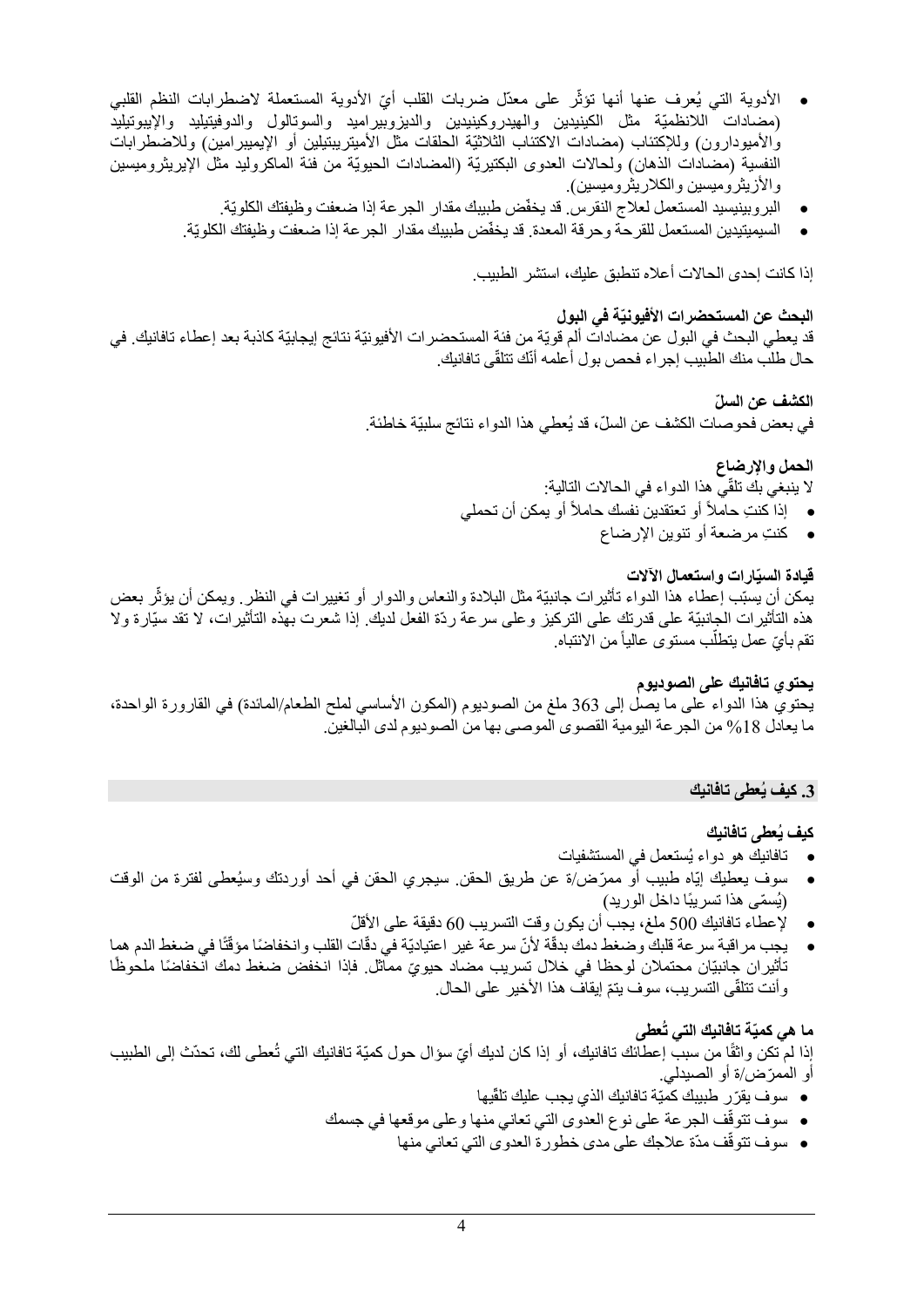**ّون البالغون والمسن**

- ذات الرئة: 500 ّ ملغ مر ّ ة إلى مرتین في الیوم
- التھاب المسالك البولیّة بما في ذلك الكلیتان أو المثانة: 500 ّ ملغ مرة واحدة في الیوم
	- التھاب البروستات: 500 ّ ملغ مرة واحدة في الیوم
- التهاب الجلد والأنسجة تحت الجلد بما في ذلك العضلات: 500 ملغ مرّة إلى مرّتين في اليوم

البالغون والمسنون الذين يعانون من مشكلة كلويّة قد يُضطر طبيبك إلى إعطائك جر عة ادنى.

**الأطفال والمراھقون**  لا ینبغي إعطاء ھذا الدواء للأطفال وأ المراھقین.

**ّة الشمس ِ احم بشرتك من أشع** لا تتعرّض لأشعّة الشمس المباشرة في خلال فترة العلاج وفي خلالٍ يومين بعد توقيفه، ففي خلال العلاج تصبح بشرتك اكثر حساسيّة بكثير تجاه الشمس وقد تحترق أو تشعر بوخز خفيف أو تمتلئ بشرتك ببثور كثيرة إذا لم تتّخذ الاحتياطات التالیة:

- استعمل مرهم وقایة قویًّا من أشعّة الشمس
- **•** اعتمر دائماً قبّعة وارتدِ ثياباً تغطّي ذراعيك وساقيك
	- َ حجرة التسمیر تفاد

# **ّیھا ّة من تافانیك أكثر من التي علیك تلق ّیت كمی إذا تلق**

ّ من غیر المحتمل أن یعطیك طبیبك أو ممر ّ ضك/ممرضتك كمیّة كبیرة من ھذا الدواء. سوف یراقبان تقدّم حالتك الصحیّة ويتحققان من الدواء الذي يُعطى لك. لا نتردّد في طرح أسئلة إذا لم نكن واثقًا من السبب الذي نتلقّى لأجله جرعة من هذا الدواء.

֢֖֖֖֖֖֖֖ׅׅׅׅ֪֪ׅ֪ׅ֪ׅ֧ׅ֧֧ׅ֧ׅ֧ׅ֚֚֚֚֚֚֚֚֚֚֚֚֡֓֡֡֬֝֬֓֡֬֓֡֬֓֓֞֡֬֓֓֞֡֬֓֞֡֬֓֓֞֬֓֓֞֬֓֓֞֬֓֡֬֬֬֞֬ نّد يسبّب تلقي جرعة مفرطة من تافانيك التأثيرات التالية: نوبات اختلاج، شعور باختلاط ذهنيّ وبدوار/دوخة وبتغيّر في الوعي ورجفة ومشاكل في القلب تؤدّي إلى عدم انتظام دقّات القلب وإلى شعور بالغثيان.

# **في حال نسیان جرعة من تافانیك**

سيكون طبيبك أو ممرضّك/ممرّضتك مزِوّدَيْن بتعليمات حول الوقت الذي يجب إعطاؤك فيه هذا الدواء. وبالتالي من غيرِ المحتمل ألاً يُعطي هذا الدواء لك وفقًا للوصفة الطبيّة. ومع ذلك إذا اعتقدت أنّه تمّ نسيان جرعة، أعلم طبيبك أو ممرّ ضنتك.

# **ّ افانیك بت إذا توقفت عن ي تلق**

سوف يواصل طبيبك أو ممرّ ضك⁄ممرّ ضنك إعطاءك تافانيك حتّي ولو شعرت بتحسّن. فإذا نمّ إيقاف الدواء باكرًا، يمكن أن تعاودك العدوى أو قد تسوء حالتك أو قد تصبح البكتیریا مقاومة للدواء. بعد أیّ ّ ام قلیلة من العلاج بمحلول التسریب، قد یقرر طبیبك نقلك إلى الأقراص من ھذا الدواء لإكمال مدّة علاجك.

إذا كان لديك أسئلة أخرى حول استعمال هذا الدواء، إسأل الطبيب أو الممرّ ض/ة أو الصيدلي.

# **ّة المحتملة .4 ما ھي التأثیرات الجانبی**

مثل الأدوية كلّها، يمكن أن يسبّب هذا الدواء تأثيرات جانبيّة لا تُصيب المرضى كلّهم. عادة ما تكون هذه التأثيرات خفيفة إلى معتدلة و غالباً ما تختفي سريعًا.

**إذا لاحظت التأثیرات الجانبیة التالیة، یجب إیقاف إعطاء تافانیك ویجب علیك أن تُ لى الفور: ّ علم الطبیب أو الممرض/ة ع**

**تأثيرات نادرة جد**اً (تُصيب حتّى شخص واحد من أصل 10000)

● الإصابة بارتكاس تحسسي. يمكن أن تتضمن العوارض: طفح جلدي، صعوبات في البلع أو التنفّس، تورّم الشفتين أو الوجھ أو الحلق أو اللسان.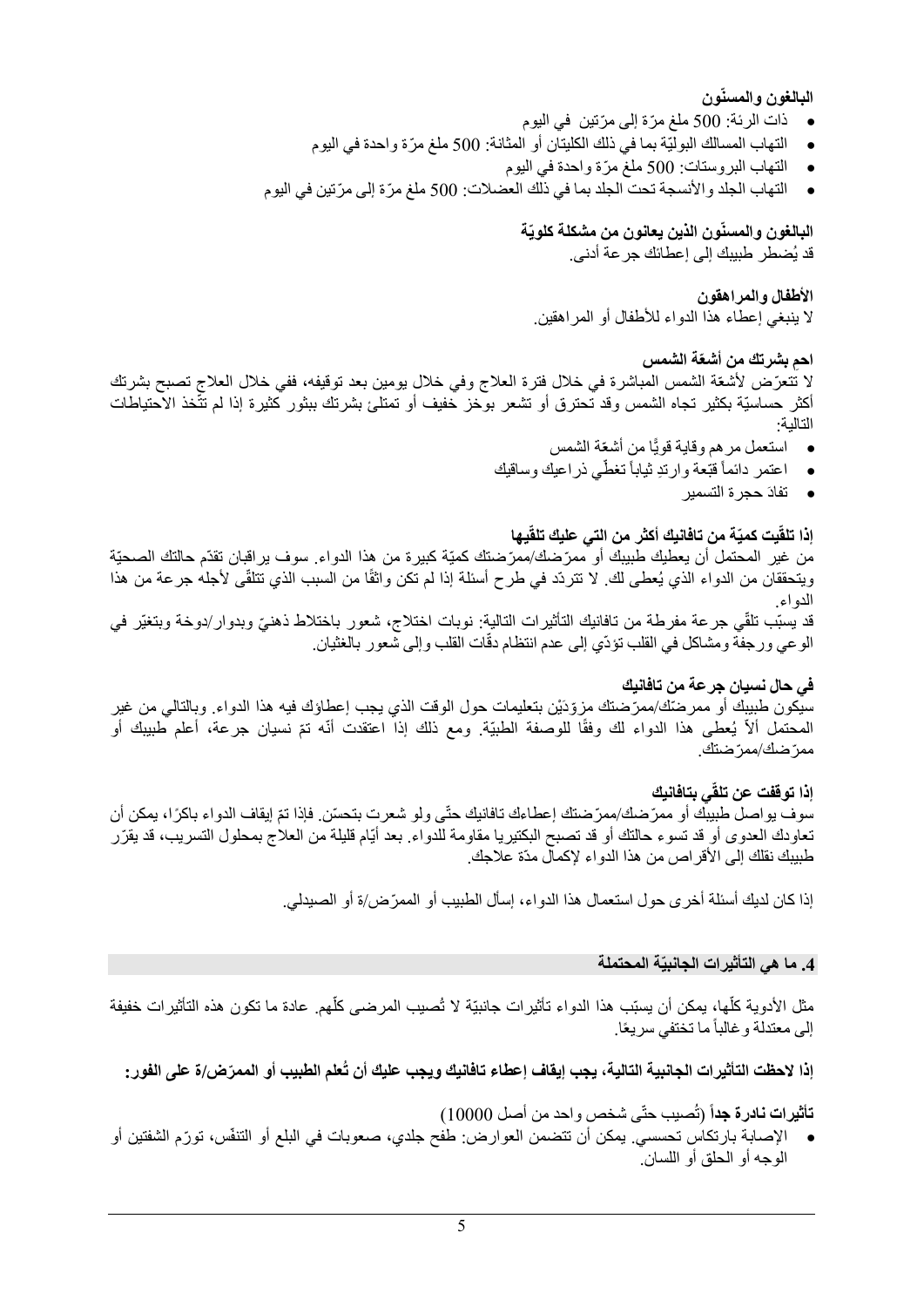إذا لا**حظت أيّاً من التأثيرات الجانبيّة الخطيرة التالية، يجب إيقاف إعطاء تافانيك ويجب عليك أن تُعلم الطبيب أو ّ الممرض/ة على الفور - ّ قد تحتاج إلى علاج طبي طارئ:** 

ّى شخص واحد من أصل 1000) ُصیب حت **تأثیرات نادرة** (ت

- ّ إسھال حاد یمكن أن یحتوي على آثار دماء وقد یترافق مع معص معدي وحرارة مرتفعة. قد تكون ھذه العوارض عوارض مرض حادّ في الأمعاء
	- ُصاب وتر العرقوب ً ما ی ألم والتھاب في الأوتار أو الأربطة مع إمكانیّ ّ ة التمزق. غالبا
		- نوبات اختلاج
		- رؤیة أو سماع أشیاء غیر موجودة (ھلوسات، جنون الارتیاب)
		- الشعور باكتئاب، مشاكل عقلیّة، اھتیاج، أحلام غیر طبیعیّة، كوابیس
- طفح شامل، ارتفاع حرارة الجسم، زیادة مستویات انزیمات الكبد، اختبارات دم غیر طبیعیة (فرط الحمضات)، تضخم الغدد الليمفاوية وإصابة أعضاء أخرى في الجسم (ردّة الفعل الدوائيّة مع فرط حمضات وأعراض جهازيّة، تُسمّى أيضًا متلازمة فرط الحساسیة للدواء). راجع القسم .2
- المتلازمة المرتبطة بضعف إفراز المیاه وانخفاض مستویات الصودیوم (متلازمة الإفراز غیر المناسب للھورمون المضاد لإدرار البول)
- انخفاض مستو ّ ى السكر في الدم (نقص سك ّ ر الدم) أو انخفاض مستوى السكر في الدم المسبّب للغیبوبة (غیبوبة نقص ّ السكر في الدم). ھذا مھم لمرضى السكري

ت**أثيرات نادرة جد**اً (تُصيب حتَّى شخص واحد من أصل 10000)

• شعور بالحريق أو الوخز أو الألم أو الخدر .قد تكون هذه العوارض عوارض مرض يُسمّى "الاعتلال العصبي"

**تأثیرات غیر محددة** (لا یمكن تحدید معدّل حصولھا استنادًا إلى البیانات المتوافرة)

- حالات من الطفح الجلدي الخطیر ّ تتضمن متلازمة ستیفنز- ّ جونسون والنكروز الجلدي السام. یمكن أن تظھر كبقع محمرّة على الجذع على شكل هدف أو كبقع دائريّة غالبًا مع بثور في وسطها، انقلاع الجلد، تقرّحات في الفم والحلق والأنف والأعضاء التناسلیّة والعینین ویمكن أن تسبقھا حمى وأعراض تشبھ أعراض الأنفلوانزا. راجع القسم .2
- فقدان الشھیّة، اصفرار الجلد والعینین، بول ّ داكن اللون، حكة أو الشعور بألم عند لمس المعدة (البطن). قد تكون ھذه الإشار ات عو ار ض مر ض في الكبد يمكن أن يتطوّر ليصبح قصورًا كبديًا قد يؤدّي إلى الوفاة
	- تغییر في رأیك وأفكارك (ردود فعل ذھانیّة) مع خطر الأفكار الانتحاریّة أو الانتحار

إذا عانیت من اضطرابات في النظر أو من مشكلة على مستوى العینین في خلال العلاج بتافانیك، استشر طبیب عیون على الفور.

تمّ ربط استعمال المضادات الحيويّة من فئة الكينولون والفلوروكينولون بحالات نادرة جدًا من التأثيرات الجانبيّة المستمرّة (حتّى طيلة أشهر أو سنوات) أو الدائمة مثل التهاب الأوتار وتمزّق الأوتار وألم المفاصل وألم الأطراف وصعوبة السير وأحاسیس غیر طبیعیّة مثل الوخز والدغدغة والحریق والخدر والألم (اعتلال عصبي) والاكتئاب والتعب واضطرابات النوم واضطرِبابات الذاکرة وکذلك اضطرابات السمع والرؤية والذوق والشُّمّ، وأحيانًا بغض النظر عن عوامل الخطر الموجودة سابقًا.

تمت الإفادة لدى المرضىي الذین یتلقون الفلوروكینولون عن حالات تضخّم أو ضعف جدار الشریان الأبهر أو تمزّق جدار الشريان الأبهر (تضخّم وتسلّخ شرياني) الذي قد ينقطع وقد يسبب الوفاة و عن تسرّب صمامات القلب. راجع أيضًا القسم 2.

> أعلم طبيبك في حال أزعجك جدا أحد التأثيرات الجانبيّة التالية أو استمرّ لأكثر من بضعة أيّام: ّى شخص واحد من أصل 10) ُصیب حت **تأثیرات شائعة** (ت

- اضطرابات في النوم
	- صداع، دوار
- ّ شعور بالتوعك (غثیان، تقیّؤ) وإسھال
- زیادة معدّل بعض مواد الكبد في الدم
	- ارتكاسات في موقع التسریب
		- التھاب ورید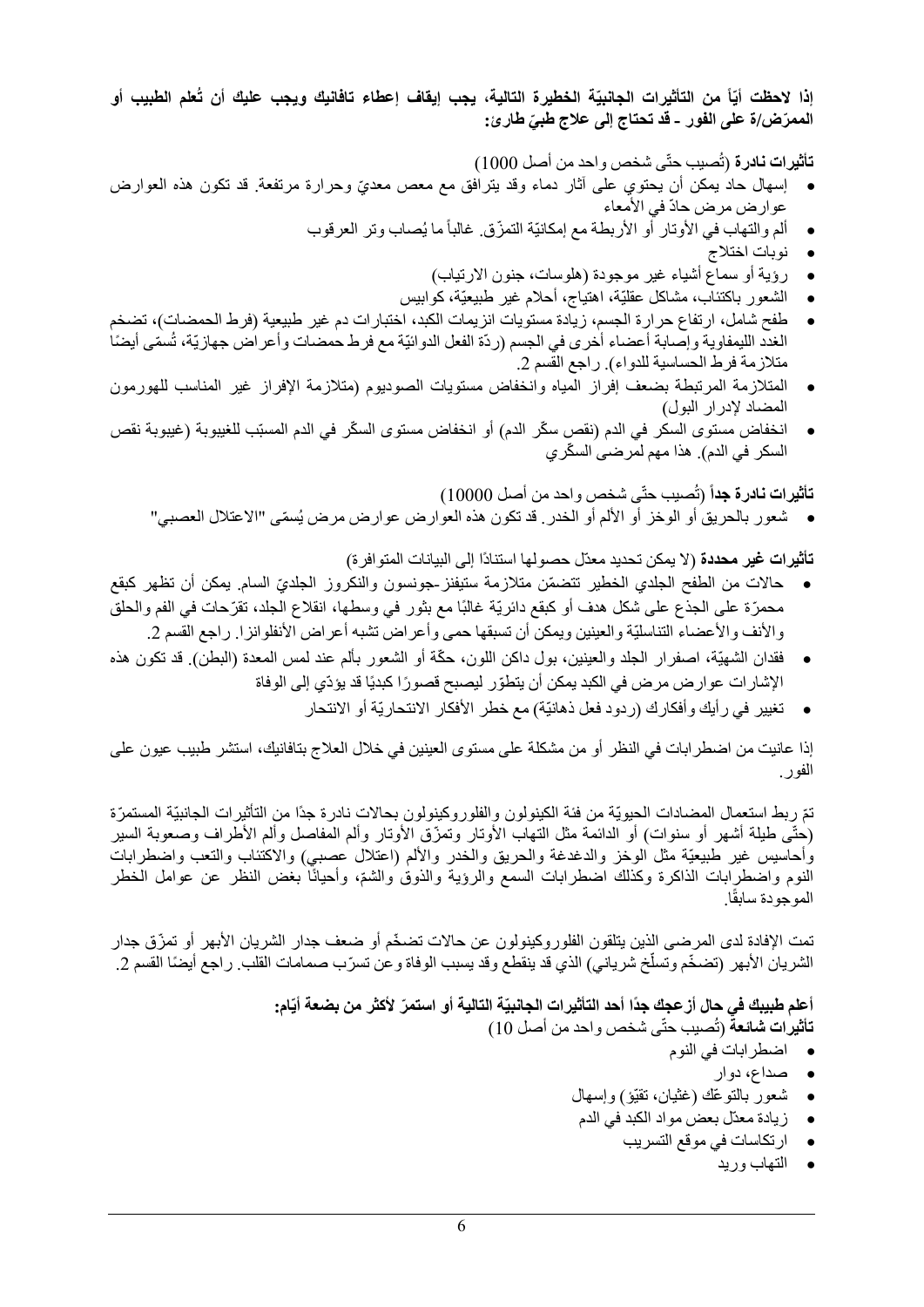ّى شخص واحد من أصل 100) ُصیب حت **تأثیرات غیر شائعة** (ت

- ֖֖֖֖֖֖֖֖֖ׅ֖ׅ֧֧֧֧֧֧֚֚֚֚֚֚֚֚֚֚֚֚֚֚֚֚֚֚֚֚֡֬֓֓֞֓֞֓֓֞֬֓֓֓֬֓֓֬֓֓֬֓֓֬֓֓֞֬֝֬֓֓֬֝֬֝֓֬֝֬֓֝֬֝֬֓֝֬֝֬֝֬֝֬֝֬ ● تغيير ات في عدد بكتيريا أخرى أو فطريّات، عدوى بنوع من الفطريّات من نوع المبيضّات (قلاع) قد يتطلب علاجًا ۖ
	- تغییر عدد بعض كریات الدم البیضاء في الدم (نقص الكریات البیضاء، فرط الحمضات) یظھر في تحالیل الدم
		- ّ شعور بالضغط (قلق)، تشوش ذھني، عصبیّة، نعاس، رجفة، إحساس بالدوار (دوار استداري)
			- ّس) ّس (صعوبة التنف ضیق في التنف
- تغییر الذوق، فقدان الشھیّة، اضطرابات معدیّة أو صعوبة في الھضم (عسر ھضم)، ألم في منطقة المعدة، انتفاخ أو إمساك
	- ّحك ّ ة مع طفح جلدي، حكة قویّ ّ ة أو شرى، تعر ّ ق مفرط (فرط التعرق)
		- أوجاع في المفاصل أو العضلات
	- تحالیل دم تعطي نتائج غیر اعتیادیّة تشیر إلى مرض في الكبد (ارتفاع البیلیروبین) أو في الكلى (ارتفاع الكریاتینین)
		- تعب عام

# ّى شخص واحد من أصل 1000) ُصیب حت **تأثیرات نادرة** (ت

- ّة الصفیحات) میل إلى "الازرقاق" والنزیف بسبب انخفاض عدد صفیحات الدم (قل
	- ّة العدلات) انخفاض عدد بعض كریات الدم البیضاء (قل
		- استجابة مناعیّة مفرطة (فرط حساسیة)
		- تنمّل في اليدين والقدمين (تشوّش الحسّ)
	- اضطرابات سمعیّة (طنین) أو بصریّة (عدم وضوح الرؤیة)
- ّ ّ ات قلب أسرع من العادة (تسرع القلب) أو انخفاض ضغط الدم (نقص ضغط الدم) دق
- ّ ضعف عضلي وھذا مھم للغایة لدى المرضى المصابین بالوھن العضلي الوبیل (مرض نادر في الجھاز العصبي)
	- اضطر اب الوظيفة الكلويّة مع فشل كلويّ أحيانًا، بعد ارتكاس تحسسي كلوي يُسمّى التهاب الكلية الخلالي
		- حمى
- ّ لویحات حمامیة محددة بوضوح مع أو بدون تشكل بثور، تظھر في الساعات التي تلي إعطاء اللیفوفلوكساسین وتلتئم مع فرط تصبّغ متبقّي بعد الالتھاب. عادة ما تعاود هذه المتلازمة الظهور في المكان ذاته على الجلد أو الأغشية المخاطیّ ّ ة عند التعرض اللاحق للیفوفلوكساسین
	- اضطرابات في الذاكرة

**تأثیرات غیر محددة** (لا یمكن تحدید معدّل حصولھا استنادًا إلى البیانات المتوافرة)

- انخفاض في كریات الدم الحمراء ّ (فقر دم) بسبب تضرر كریات الدم الحمراء. یمكن أن یسبّب ھذا شحوب البشرة أو اصفر ار ها وانخفاض عدد كل أنواع كريات الدم (قلّة الكريات الشاملة)
- ّ حمى، ألم في الحلق وشعور عام بالتوع ّ ك المستمر، مما یمكن أن ینتج عن انخفاض عدد بعض كریات الدم البیضاء (ندرة المحببات)
	- فشل الدورة الدمویّة (صدمة تأقیّة)
	- زيادة معدّل السكّر (الغلوكوز) في الدم وهذا مهمّ جدًا لدى مرضى السكّري
	- تغيير ات في حاسّة الشمّ، فقدان حاسة الشمّ أو الذوق (ضلال الشمّ، فقد حاسّة الشمّ، فقد حاسّة الذوق)
		- اضطرابات في الحركات والسیر (خلل الحركة، اضطرابات خارج الھرمیّة)
			- ّر الوضعي (إغماء) فقدان عابر في الوعي وفي التوت
				- فقدان عابر للبصر، التھاب العین
					- ضعف أو فقدان السمع
- تسار ع غير طبيعي في معدّل ضربات القلب، عدم انتظام في ضربات القلب يهدّد الحياة، بما في ذلك توقّف القلب وتغییر النظم القلبي (إطالة فارق كیو تي تظهر على مخطط كهربائيّة القلب أيّ على تسجیل نشاط القلب الكهربائي)
	- ّج قصبي) ّس مع صفیر (تشن ّس أو تنف صعوبات في التنف
		- ارتكاسات تحسسیّة رئویّة
			- التھاب البنكریاس
				- التھاب الكبد
	- زيادة حساسيّة البشرة تجاه الشمس أو الأشعّة فوق البنفسجيّة الاصطناعيّة (تحسس ضوئي)
		- التھاب الأوعیة الدمویّة بسبب ارتكاس تحسسي (التھاب وعائي)
			- •ّ التھاب الغشاء المخاطي في الفم (التھاب الفم)
			- ّ تمزق وتدھور عضلي (إنحلال الربیدات)
				- ّ احمرار وتورم المفاصل (التھاب المفاصل)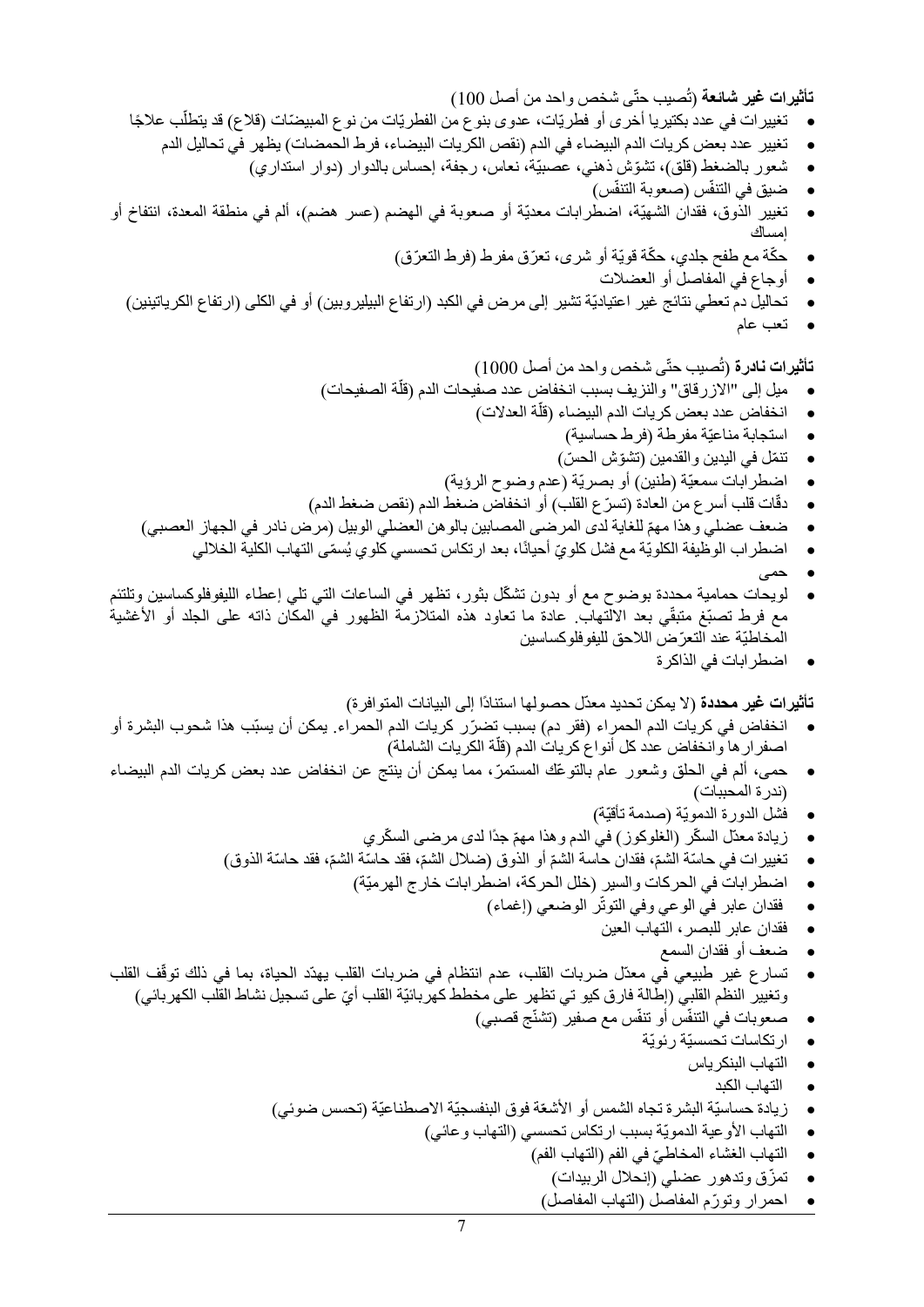- ألم بخاصة على مستوى الظھر والصدر والأعضاء
- نوبات بورفیریا لدى المرضى الذین یعانون من ھذا ا ّ لمرض (مرض أیضي نادر)
- ّ صداع مستمر مع أو بدون عدم وضوح في الرؤیة (فرط ضغط الدم الحمید داخل الجمجمة)

**ّة الإبلاغ عن التأثیرات الجانبی**

إذا شعّرت بأيّ تأثير جانبيّ، أعلم الطبيب أو الممرّض/ة أو الصيدلي، وينطبق هذا أيضًا على أيّ تأثير جانبيّ غير مذكور في ھذه النشرة. بالإبلاغ عن التأثیرات الجانبیّة، تساھم في تزوید المزید من المعلومات حول سلامة ھذا الدواء.

-

# **ُحفظ تافانیك .5 كیف ی**

احفظ ھذا الدواء بعیدًا عن نظر الأطفال ومتناولھم.

يُحفظ في درجة حرارة لا تتجاوز 30 درجة مئويّة. إحفظ القارورة في العلبة الخارجیّة لحمایتھا من النور. ما من ضرورة للحمایة من النور أثناء عملیّة التسریب.

عندما تُفتح قارورة الحقن (بعد ثقب السدادة المطّاطيّة)، يجب استعمال المحلول على الفور لمنع أيّ تلوّث بكتيري.

لا تستعمل ھذا الدواء بعد انقضاء تاریخ الصلاحیّة ّ المدون على العلبة الخارجیّة بعد كلمة « EXP« . یشیر تاریخ انتھاء الصلاحیّة إلى الیوم الأخیر من الشھر المذكور.

لا تستعمل ھذا الدواء ّ إذا لاحظت أن ٍ المحلول غیر صاف � و/أو لیس لونھ مخضرا أصفر و/أو إذا كان یحتوي على ُجسیمات.

لا ينبغي رمي الأدوية في مياه الصرف الصحّي أو مع النفايات المنزليّة. اطلب من الممرّض/ة أو الصيدلي التخلّص من الأدویة التي لم تعد تستعملھا، فمن شأن ھذه الإجراءات حمایة البیئة.

# **.6 محتویات العلبة ومعلومات أخرى**

- **ماذا یحتوي تافانیك 5 ملغ/مل، محلول للتسریب**  المادة الفاعلة ھي اللیفوفلوكساسین. یأتي تافانیك في قارورة زجاجیّة وھو متوافر في عیار 500 ملغ100/ مل. یحتوي میلیلتر واحد من المحلول على 5 ملغ من اللیفوفلوكساسین.

ّ المركبات الأخرى ھي: كلورید الصودیوم، ھیدروكسید الصودیوم، حامض الھیدروكلوریك وماء لمستحضرات الحقن.

**ّة كیف ھو شكل تافانیك 5 ملغ/مل، محلول للتسریب ومحتویات العلبة الخارجی** تافانیك ّ ھو محلول صاف، لونھ مخضر ُ أصفر، لا یحتوي على جسیمات. یأتي في قارورة زجاجیّة. • قارورة الـ 100 مل تأتي في علب من 1 و 5. قد لا تكون أحجام العلب كلّْهَا مسّوّقة في بلدك.

> **ّع حامل رخصة التسویق والمصن** Sanofi-Aventis Deutschland GmbH PO Box 800860 65926 Frankfurt am Main, Germany

لا تحتوي هذه النشرة على كلّ المعلومات المتعلّقة بعلاجك. إذا كان لديك أسئلة أو شكوك، استشر الطبيب أو الصيدلي.

**ّ التاریخ الأخیر الذي تمت فیھ مراجعة ھذه النشرة ھو تشرین الثاني/نوفمبر .2020**